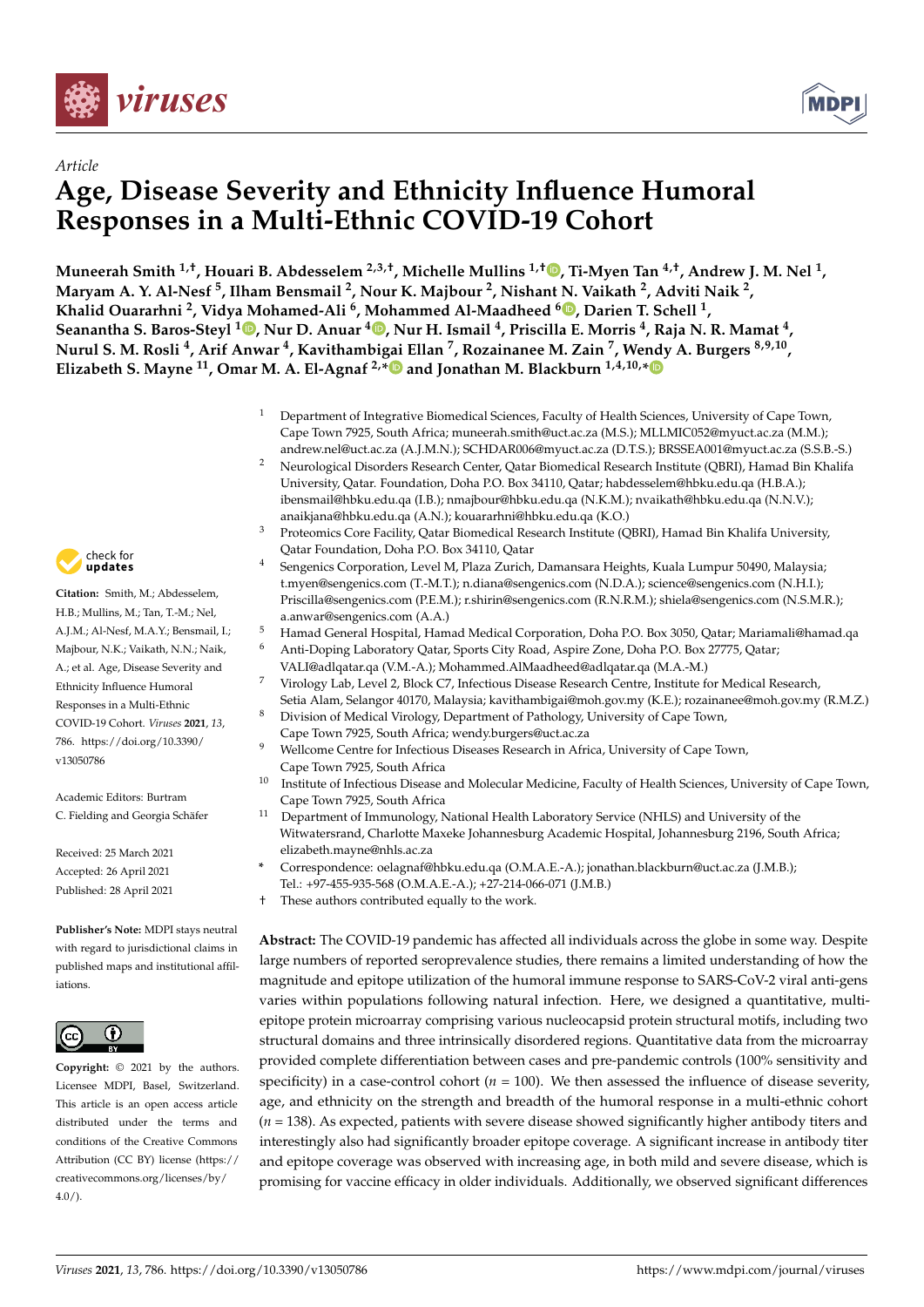in the breadth and strength of the humoral immune response in relation to ethnicity, which may reflect differences in genetic and lifestyle factors. Furthermore, our data enabled localization of the immuno-dominant epitope to the C-terminal structural domain of the viral nucleocapsid protein in two independent cohorts. Overall, we have designed, validated, and tested an advanced serological assay that enables accurate quantitation of the humoral response post natural infection and that has revealed unexpected differences in the magnitude and epitope utilization within a population.

**Keywords:** immunoassay; SARS-CoV-2 nucleocapsid protein; epitope coverage; quantitative antibody binding; protein microarray; SARS-CoV-2 antibodies; humoral response

#### **1. Introduction**

On the 30 January 2020, a public health emergency was declared by the World Health Organization (WHO) following extensive laboratory tests that led to the identification of a novel coronavirus, SARS-CoV-2, as the causative agent of pneumonia in Wuhan, China [\[1\]](#page-19-0). The virus can be spread from person-to-person via direct transmission of respiratory droplets or indirectly via contact with contaminated surfaces [\[2\]](#page-19-1). A global pandemic was declared in March 2020, leading to extreme measures to control the spread of coronavirus disease 2019 (COVID-19) [\[3\]](#page-19-2), which in turn has had a negative effect on global economies, medical infrastructures, and mental health [\[4\]](#page-19-3). This has increased the need to understand the kinetics of the immune response to COVID-19. As of 12 March 2021, the coronavirus has spread to 221 countries and territories, affecting 119,165,187 people globally, and has been the cause of approximately 2,642,905 deaths [\[5\]](#page-19-4).

Certain comorbidities have been associated with more severe COVID-19 symptoms and worse disease prognosis; therefore, understanding the underlying mechanisms for disease progression, including innate and adaptive immune responses, is of utmost importance to protect vulnerable individuals [\[6](#page-19-5)[,7\]](#page-19-6). Furthermore, both differences in gender and ethnicity may influence disease susceptibility and mortality [\[8\]](#page-19-7). Classically, antigen-specific T-cells are considered the first line of adaptive responses to a new viral infection and act to limit disease severity and control disease progression, with antigen-specific CD8<sup>+</sup> T-cells able to target and kill virally infected host cells; direct T-cell killing of viral particles is however less common. By contrast, the proliferation of antigen-specific B-cells takes longer, since it requires help from cognate  $CD4<sup>+</sup>$  T-cells, but results ultimately in the secretion of high-affinity antigen-specific antibodies that can directly opsonize viral particles in peripheral fluids and mucosal tissues, thereby targeting the virus for neutralization and/or eradication, as well as providing the basis for mucosal immunity against subsequent reinfection. B- and T-cell responses thus work in parallel and are likely equally important in primary SARS-CoV-2 infections. Interestingly, recent data from the UK COVIDsortium suggest that while most COVID-19 cases develop either neutralizing antibody or T-cell responses, the correlation between the magnitude of these responses is discordant [\[9\]](#page-19-8). This suggests that a more detailed understanding of both B- and T-cell responses in COVID-19 disease, as well as in subsequent immunity against re-infection by SARS-CoV-2, is still required.

In general, antigen-specific antibodies are expected to vary in titer between virally infected individuals and also to vary in target epitope and functionality—including neutralization activity (by blockade of viral-host receptor interactions), directing phagocytosis or complement-dependent killing, or agglutination. Following the COVID-19 outbreak, many antibody tests have been developed to determine the extent of current and previous SARS-CoV-2 virus infections in a given population. However, most of these antibody tests are qualitative or semi-quantitative mono-epitope tests and are unable to localize antibody binding or characterize the breadth of epitope coverage in individual patients. Given the current global interest in the age-dependence and durability of humoral responses to natural infection and to vaccination, there therefore remains a need for new, advanced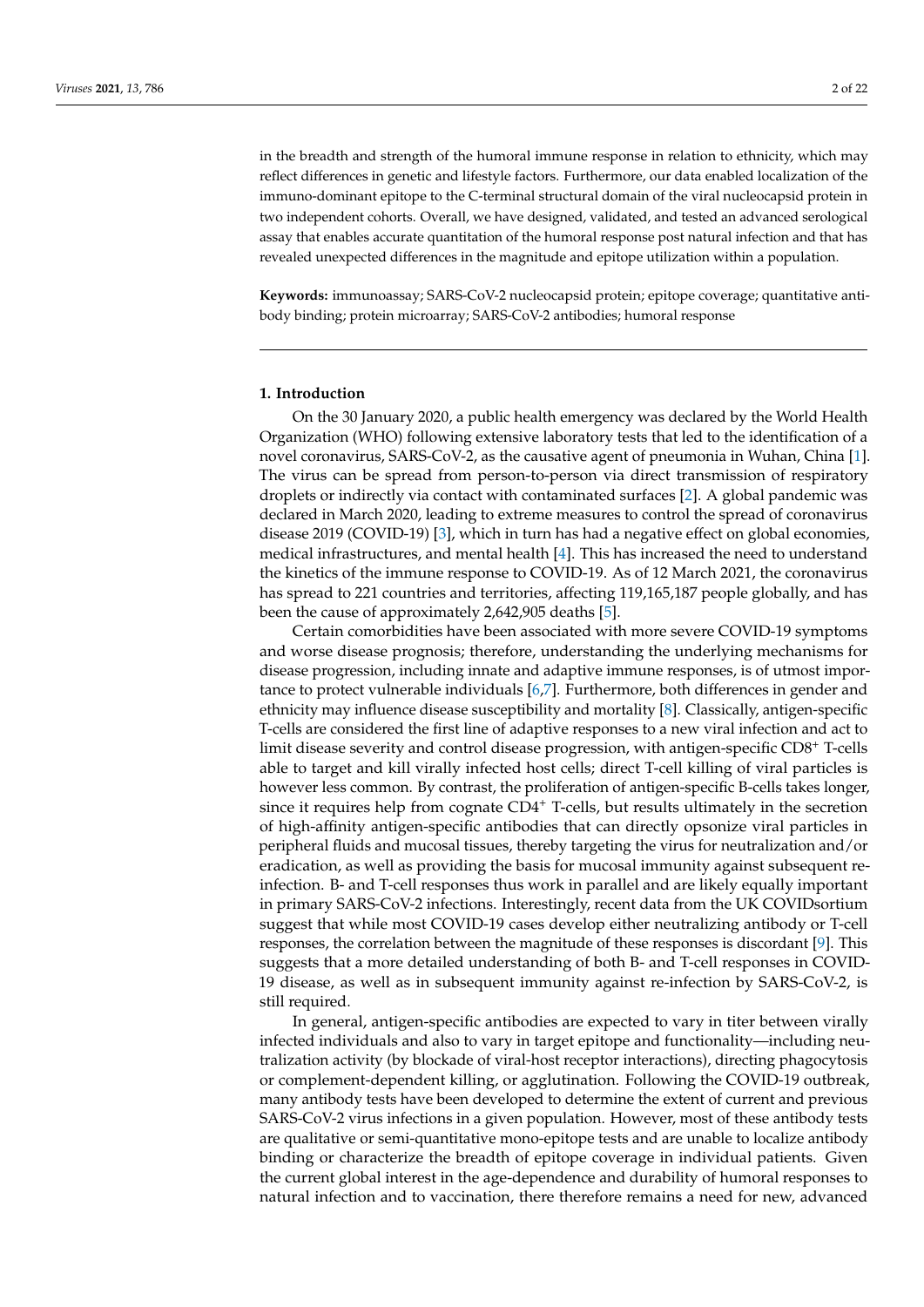serology assay platforms that can assist in quantifying the complexity of the antibody responses to COVID-19 disease.

Screening for immunoreactivity utilizing a high-throughput antigen microarray in principle enables the simultaneous assay of multiple discrete, folded domains and epitopes of a given antigen, thus potentially allowing identification of antibody correlates of ongoing protection and of development of durable immunity against subsequent SARS-CoV-2 infection. Furthermore, using pre-pandemic and known negative samples, it is possible to identify sources of cross-reactivity, which can be utilized to re-engineer functional epitopes to decrease the rate of false positives; however, this risks decreasing the sensitivity by the removal of true target epitopes. Recent studies utilizing various protein array platforms have reported high specificity and sensitivity [10-[12\]](#page-19-10); however, these previous platforms lack the ability to quantitate differential antibody epitope utilization—including both linear and discontinuous epitopes—across cohorts of convalescent COVID-19 patients.

In addition, due to the high sequence similarity between SARS-CoV-1 and SARS-CoV-2 [\[13\]](#page-19-11), there is a potential for antibody cross-reactivity between SARS-CoV-1 antibodies and SARS-CoV-2 antigens in regions where the original SARS outbreak was prevalent. However, a previous study reported that SARS-CoV-1 specific antibodies were undetectable in 91% of samples tested six years following infection [\[14\]](#page-20-0). Furthermore, there were a total of only 8096 SARS-CoV-1 cases worldwide, and SARS-CoV-1 has not circulated in the human population for over 17 years [\[15\]](#page-20-1); therefore, the chances of false positives in serological assays due to cross-reactivity are very low. In contrast, the seroprevalence of antibodies against naturally circulating human coronaviruses (hCoVs) is ubiquitous in most individuals [\[16\]](#page-20-2), making the possible immune cross-reactivity between the four common hCoVs (229E, NL63, OC43, and HKU1), SARS-CoV-1, MERS, and SARS-CoV-2 an important factor in the design of immunoassays.

Here, we have designed and validated a novel, quantitative, sensitive, and specific SARS-CoV-2 multi-epitope fluorescent immunoassay, based on the nucleocapsid protein. The array is based on the use of the biotin carboxyl carrier protein (BCCP), which acts as a marker for the correct folding of proteins, since only correctly folded proteins will be biotinylated. Therefore, it is possible to control the immobilization of antigens onto a streptavidin coated surface in an oriented manner [\[17\]](#page-20-3). Different prototype array designs, using various engineered SARS-CoV-2 nucleocapsid protein structural motifs, were tested on a cross-sectional convalescent COVID-19 cohort and pre-pandemic controls to determine cross-reactivity. The specificity and sensitivity of the final array design were validated in an independent cohort. We then used this SARS-CoV-2 antigen microarray platform to explore the relationship between clinical data—age, disease severity, and ethnicity—and quantitative, epitope-specific antibody titers in a cohort of COVID-19 patients drawn from a migrant worker population in a single geographic region.

#### **2. Materials and Methods**

## *2.1. Study Design*

Three different COVID-19 cohorts were used to develop, validate, and utilise the immunoassay.

#### 2.1.1. Cohort 1

Serum or plasma were prepared from blood samples collected from a cross-sectional cohort of 106 convalescent COVID-19 patients, recruited from Gauteng and Western Cape, South Africa, and stored at –80 ◦C until further analysis. The clinical characteristics of this cohort are summarized in Table [1.](#page-3-0) These patients were originally tested for SARS-CoV-2 using reverse transcriptase polymerase chain reaction (RT-PCR), using upper respiratory tract samples (nose or throat). These serum/plasma samples were used to design and develop the prototype array platform. Ethical approvals for these studies were obtained from the Human Research Ethics Committees of the University of Witwatersrand (M200468) and the University of Cape Town (UCT; HREC 210/2020). All patients provided written,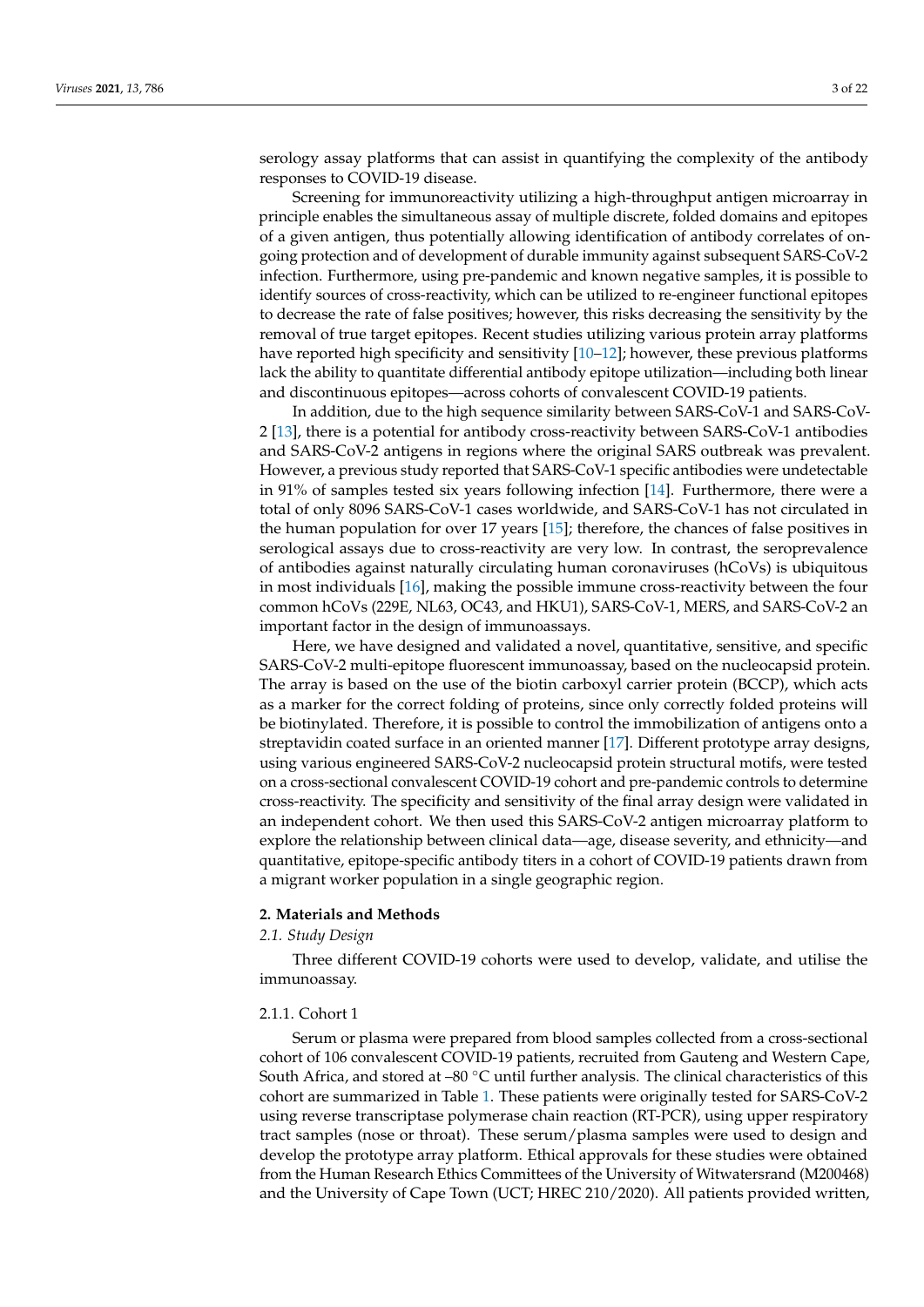informed consent. The plasma of 58 pre-pandemic colorectal cancer (CRC) patients and 10 healthy volunteers were used as additional controls for developing the array platform (UCT ethics approval HREC 269/2011).

<span id="page-3-0"></span>

| <b>Clinical Characteristics</b> |                                 | Cohort 1       | Cohort 2         | Cohort 3         |
|---------------------------------|---------------------------------|----------------|------------------|------------------|
| Total number of patients        |                                 | 174            | 100              | 138              |
|                                 | Pre-pandemic disease controls   | 68             | 50               | $\theta$         |
|                                 | COVID-19 $PCR - ve$             | 23             |                  |                  |
| Disease status                  | $COVID-19$ $PCR + ve$           | 76             | 50               | 100              |
|                                 | No COVID-19 PCR test data       | 7              |                  | 38               |
|                                 | Asymptomatic ( $PCR - ve$ )     | $\overline{4}$ | $\theta$         | $\theta$         |
|                                 | Symptomatic ( $PCR - ve$ )      | 19             | $\mathbf{0}$     | 0                |
|                                 | Asymptomatic (PCR + ve)         | 14             | $\mathbf{0}$     | 7                |
| <b>Disease Severity</b>         | Mild $(PCR + ve)$               | 24             | 0                | 43               |
|                                 | Severe $(PCR + ve)$             | 34             | 50               | 50               |
|                                 | Asymptomatic (no PCR test data) | 7              | 0                | 38               |
|                                 | Not declared $(PCR + ve)$       | 4              | $\Omega$         | $\theta$         |
|                                 | Female                          | 55 *           | $30*$            | 12               |
| Gender                          | Male                            | 49*            | $13*$            | 126              |
|                                 | Not declared                    | $2*$           | $7*$             | $\theta$         |
|                                 | $18 - 40$                       | $60*$          | $10*$            | 67               |
|                                 | $41 - 60$                       | 38 *           | $24*$            | 65               |
| Age distribution                | $61 - 73$                       | $6*$           | $9*$             | 6                |
|                                 | Not declared                    | $2*$           | $7*$             | $\boldsymbol{0}$ |
| Ethnicity                       | African                         | $9*$           | $\Omega$         |                  |
|                                 | Caucasian                       | $72*$          | $\left( \right)$ | $\theta$         |
|                                 | Colored                         | $1*$           | 0                | 0                |
|                                 | Half-Japanese, half-Caucasian   | $1*$           | 0                | 0                |
|                                 | South Asian                     | $9*$           | 100              | 94               |
|                                 | Middle East (Other)             | $0*$           | $\Omega$         | 10               |
|                                 | Middle East (Qatari)            | $0*$           |                  | 18               |
|                                 | Other                           | $0*$           | $\mathbf{0}$     | 15               |
|                                 | Not declared                    | $14*$          | $\Omega$         | 1                |

**Table 1.** Clinical characteristic of COVID-19 patient cohorts.

\* Convalescent PCR positive patients.

## 2.1.2. Cohort 2

The validation study was performed using sera collected from fifty randomly selected, hospitalized, PCR-positive COVID-19 patients with severe disease as part of the standard of care at Hospital Sungai Buloh, Selangor, Malaysia. The clinical characteristics of the patients in the cohort are summarized in Table [1.](#page-3-0) Fifty pre-pandemic HIV positive serum samples were used as true negative controls. In this cohort, no additional clinical annotations were provided.

## 2.1.3. Cohort 3

Hospitalized COVID-19 positive patients (*n* = 100) admitted to Hamad Medical Corporation hospitals in Doha, Qatar, with confirmed positive RT-PCR results (sputum and throat swab) for the SARS-CoV-2 virus were randomly selected and enrolled for this study. The demographics of this cohort were therefore expected to be representative of COVID-19 cases in Qatar and included individuals from various ethnic groups (Middle Eastern (Qatari), Middle Eastern (non-Qatari), South Asian, and other). Peripheral blood was collected within five to seven days of admission and processed into plasma and serum, and then stored at −80 ◦C until further analysis. Patients were classified as having either mild/moderate disease (*n* = 50) or severe disease (admitted to intensive care unit; *n* = 50). Four patients were deceased from the severe group. Blood samples from age, gender, and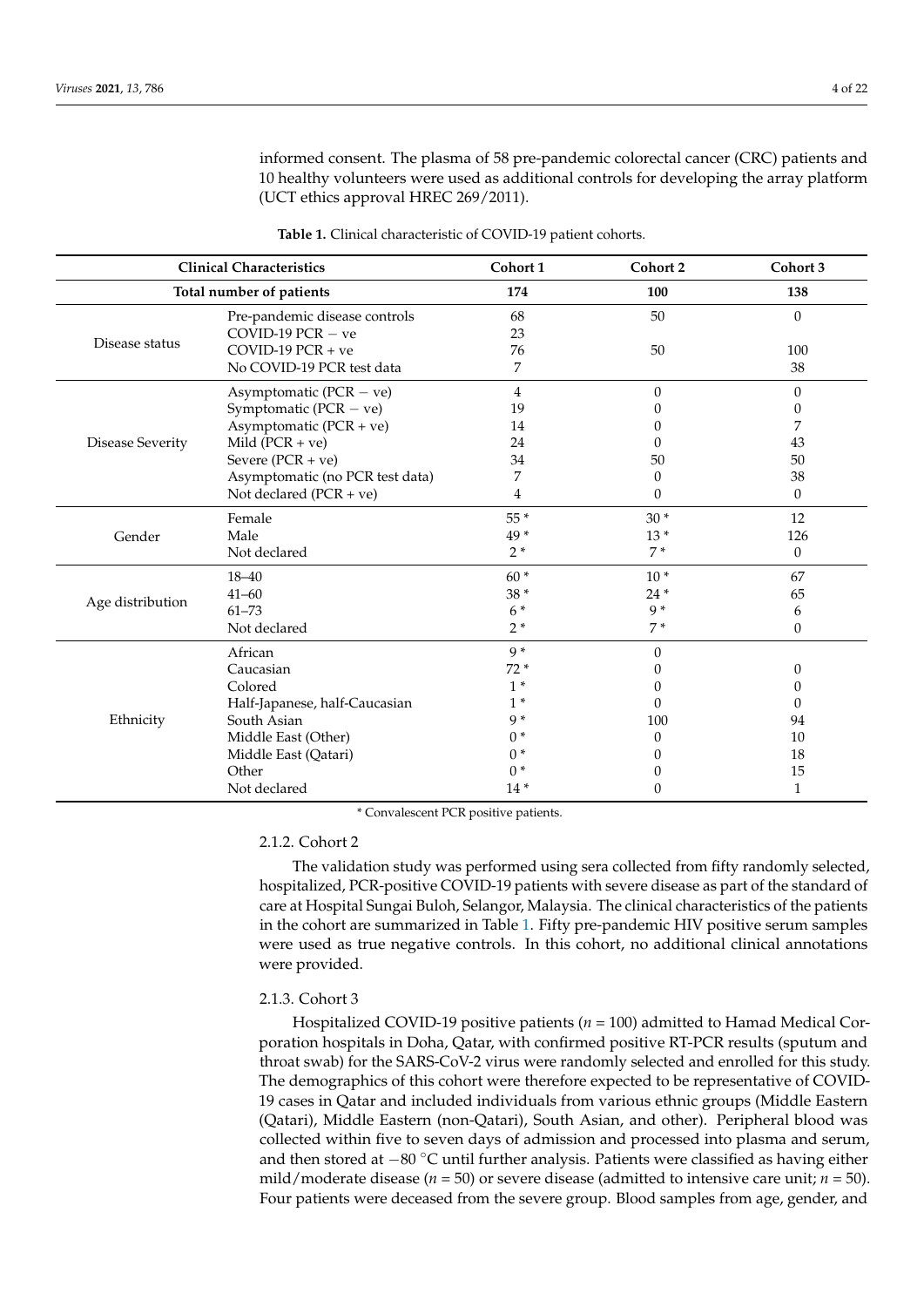ethnicity matched healthy volunteers (*n* = 38) with no prior COVID-19 infection history and with normal oxygen saturation and vital signs were recruited by the Anti-Doping Laboratory Qatar (ADL-Q) for blood collection. Individuals with medical history or with cognitive disability were excluded. The clinical characteristics of COVID-19 and healthy participants are summarized in Table [1.](#page-3-0)

All participants (patients and controls) provided written informed consent prior to enrolment in the study. Ethical approval for these studies was obtained from the Hamad Medical Corporation Institutional Review Board Research Ethics Committee (reference MRC-05-003).

# *2.2. Selection, Cloning, and Expression of SARS-CoV-2 Antigens*

## 2.2.1. Antigen Selection for Immunoassay Platform

Full-length SARS-CoV-2 nucleocapsid protein (UniProt accession number P0DTC9), as well as the core structural domains of the N protein (annotated as N-core) (44–362 aa), the N- terminal domain (NTD) (43–179 aa), the C-terminal domain (CTD) (246–363 aa), and 17 tiling peptides consisting of predicted B-cell epitopes in the intrinsically disordered regions (IDRs; including peptides spanning residues 395–412, 211–228, and 367–389) were selected for inclusion on the prototype array design.

## 2.2.2. Gene Synthesis and Cloning

The full-length SARS-CoV-2 nucleocapsid (N) gene was synthesized (GeneArt, Regensburg, Germany) and cloned into a proprietary *Escherichia coli/ Spodoptera frugiperda* transfer vector, pPRO8, such that the construct encoded the full-length N protein as an in-frame fusion to a C-terminal Biotin Carboxyl Carrier Protein (BCCP) and c-Myc tag. pPRO8 is a derivative of pTriEx1.1 (Sigma, St Louis, MO, USA) and encodes the *E. coli* BCCP domain (amino acids 74–156 of the *E. coli accB* gene) downstream of a viral polyhedrin promoter and cloning sites; flanking this *polh*-BCCP expression cassette are the baculoviral 603 gene and the 1629 genes to enable subsequent homologous recombination of the construct into a replication-deficient baculoviral genome [\[17\]](#page-20-3).

N-core, NTD, and CTD clones were constructed from the full-length N gene using the oligo pairs summarized in Table S1. Amplicons were generated by polymerase chain reaction using Vent DNA polymerase (New England Biolabs, Ipswich, MA, USA), digested with *Spe*I and *Nco*I (New England Biolabs) restriction enzymes and ligated into the equivalent sites in pPRO8, using standard protocols. All generated clones thus encoded N-protein structural motifs as in-frame fusions to a C-terminal BCCP c-Myc tag. In addition, seventeen tiling peptides ('IDRs 1 to 17') were synthesized with an N-terminal biotin moiety (Synpeptide, Shanghai, China) (Table S2).

#### 2.2.3. Expression of Nucleocapsid Proteins as Fusions to a BCCP Tag

Following co-transfection of *S. frugiperda* Sf9 cells with a relevant pPRO8-derived transfer vector plus a linearized, replication deficient bacmid vector (*Autographa californica* baculovirus vector pBAC10:KO<sub>1629</sub> [\[17\]](#page-20-3)), baculovirus was amplified and recombinant proteins were expressed in *S. frugiperda* superSf9–3 strain (Oxford Expression Technologies, Oxford, UK) using previously published protocols [\[17\]](#page-20-3). Clarified cell lysates were prepared in insect lysis buffer (25 mM Hepes, 50 mM KCL, 20% glycerol, 0.1% Triton  $\times$ 100, 1  $\times$  Halt<sup>™</sup> Protease Inhibitor Cocktail, EDTA-free (Thermo Scientific, Waltham, MA, USA), 0.25% sodium deoxycholate acid, 25 U/mL Pierce Universal nuclease (Thermo Scientific), pH 8). Expression yields and *in vivo* biotinylation of each antigen were assessed by Western blot using a streptavidin-HRP conjugate probe (GE Healthcare, Chicago, IL, USA) (Figure S1). Lysates were stored at −<sup>80</sup> ◦C before array printing. Peptides were solubilized in the same buffer (without nuclease and protease inhibitor) at a final concentration of 0.1 mg/mL. Control antigens used in the microarray included 50  $\mu$ g/mL of biotinylated human immunoglobulins G, A, and M (hIgG, hIgA, and hIgM, respectively; Rockland, Gilbertsville, PA, USA) and 132 µg/mL of biotinylated anti-human immunoglobulin G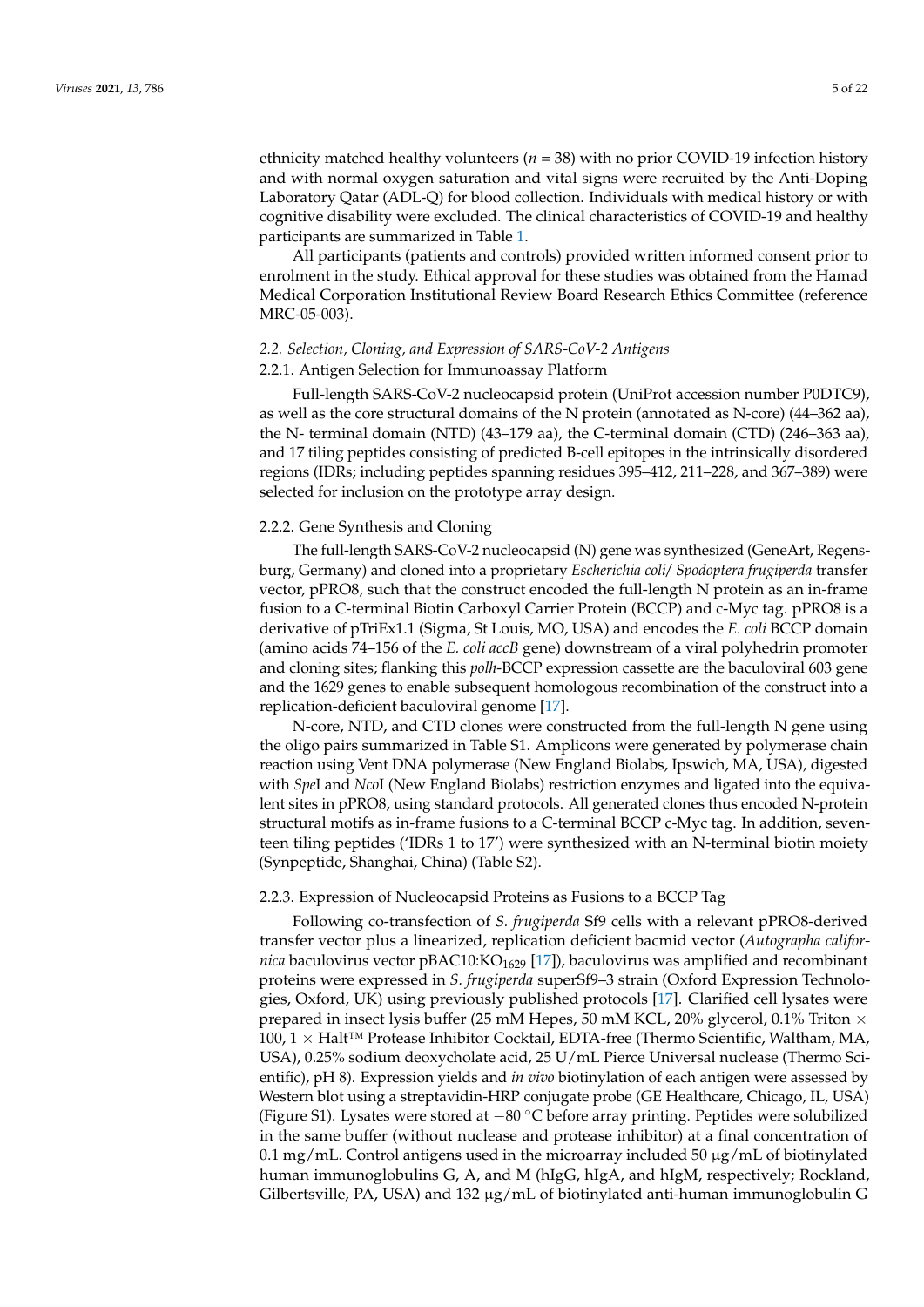(anti-hIgG; Rockland) as well as in house derivatized NHS-ester-Cy3 (Thermo Scientific) biotinylated BSA (Cy3-BSA) at 40 µg/mL.

#### *2.3. Fabrication of Prototype and Final Protein Microarray*

Prototype microarrays were printed using a QArray2 printer (Molecular Devices, San Jose, CA, USA) using methods described previously [\[18\]](#page-20-4) on proprietary streptavidin-coated hydrogel slides (7.5  $\times$  2.5 cm; Sengenics Corporation, Singapore). Each antigen was printed in triplicate with a mean size of 450 µm per spot. Eight replica arrays were printed per slide. After printing, the slides were incubated in a blocking buffer (20% Glycerol, 25 mM HEPES buffer (pH 7.4), 50 mM KCl, 1% Triton X-100, 1 mM DTT and 50  $\mu$ M Biotin) and stored at  $4 °C$  until used.

The final array layout (Figure S2) was fabricated using piezo-electric printing technology (Biodot, Irvine, CA, USA) onto streptavidin-coated hydrogel slides. Each antigen was printed in triplicate in a 24-plex format (i.e., 24 replica arrays per slide) with a mean size of 125 <sup>µ</sup>m per spot. Slides were blocked and stored at −<sup>20</sup> ◦C in blocking buffer (25 mM HEPES, 50 mM KCl, 4 mM CaCl<sub>2</sub>, 20 mM MgCl<sub>2</sub>, 20% Glycerol, 0.2% Triton X-100, 2% BSA). Successful immobilization and in situ purification of biotinylated proteins from lysates were confirmed via an anti-c-Myc (Sigma) assay.

#### *2.4. Serological Assays*

Optimization of Serum Concentration and Determination of Linear Range

For serial dilution assays, the serum or plasma was diluted 1:50, 1:100, 1:200, or 1:400 before adding it to the slides and commencing with the hybridization assay, as described below. All prototype microarrays were developed measuring IgG responses using 20 µg/mL AlexaFluor (AF) 647-labeled anti-human IgG. Notably, we observe no significant difference in performance of our immunofluorescence assays with serum or plasma (data not shown) and consider the assay to be equally compatible with both.

Microarray slides were washed with PBST (PBS, 0.2% Tween-20, pH 7.4) at RT for  $3 \times 5$  min with gentle agitation, then dried by centrifugation at  $1200 \times g$  for 2 min. Individual arrays were isolated using ProPlate 24 plex multi-well chambers (GraceBio-Labs, Bend, OR, USA). Prior to assays, serum samples were incubated with 0.1% Triton X-100 for 1 h on ice to deactivate potential live virions, then diluted 1:50 in assay buffer (PBST, 0.1% BSA, 0.1% milk powder). Individual arrays were incubated with 50 µL diluted serum for 1 h at RT with gentle agitation, then briefly rinsed with PBST, after which the slides were removed from the gaskets, washed for  $3 \times 5$  min in PBST and dried by centrifugation at  $1200 \times g$  for 2 min.

Arrays were then incubated with detection antibody  $(20 \mu g/mL Cy3$ -labeled antihuman IgG in assay buffer) for 30 min at RT with gentle agitation. The wells were briefly rinsed with PBST, after which the slides were removed from the gaskets and washed for  $3 \times 5$  min in PBST with gentle agitation and dried by centrifugation at  $1200 \times g$  for 2 min.

## *2.5. Bioinformatic Analysis*

## 2.5.1. Image Analysis: Raw Data Extraction

Slides were scanned at a fixed gain setting using either an InnoScan 710 (Innopsys, Carbonne, France) or G2505C (Agilent, Santa Clara, CA, USA) fluorescence microarray scanner, generating a 16-bit TIFF file. A visual quality control check was conducted, and any arrays showing spot merging or other artefacts were re-assayed.

A GAL (GenePix Array List) file containing information regarding the location and identity of all probed spots was used to aid with image analysis. Automatic extraction and quantification of each spot were performed using either Mapix software (Innopsys) or GenePix Pro 7 (Molecular Devices) software, yielding the median foreground and local background pixel intensities for each spot.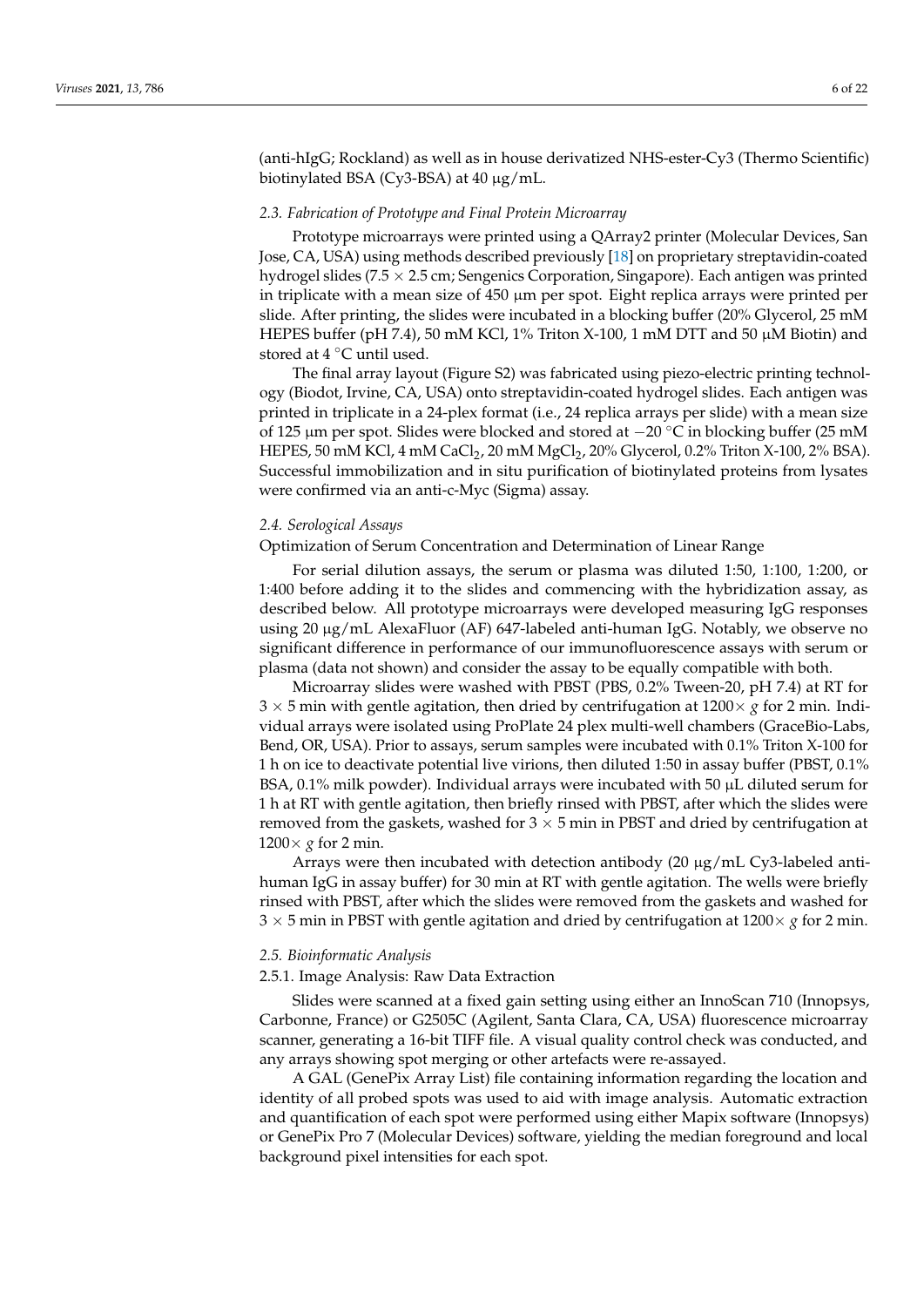#### 2.5.2. Data Pre-Processing

The mean net fluorescence intensity of each spot was calculated as the difference between the raw mean intensity and its local background. Extrapolated data were filtered and normalized using an in-house developed software (CT100+ programme). CVs for biotinylated Cy3-BSA were routinely below 5%. Human IgG (detected by fluorescently labeled secondary antibody) and human anti-IgG (detected only when plasma or serum is added to the slide) were used as positive controls to assess image signal intensity. Thresholds for positive signals for each antigen were determined using the OptimalCutpoints package with an emphasis on maximizing specificity [\[19\]](#page-20-5).

Reciprocal titers per-antigen were determined from measured net fluorescence intensity, based on the projected further dilution of the sample required to reach the limit of detection in the assay, according to the following equation:

## *Reciprocal Titer* = *(Net Intensity (RFU)* × *initial serum dilution/limit of detection (RFU))* (1)

Underlying assumptions include: linearity of antibody binding signal vs. serum dilution, as observed both in this work and previously on protein arrays with the same underlying architecture [\[20\]](#page-20-6); linearity of signal observed for the dilution series of biotinylated hIgG controls on protein arrays with the same underlying architecture, in accordance with ligand binding theory (data not shown); and an assumed limit of detection of 50 RFU (equating to the noise threshold of the surrounding background). A cumulative score was then calculated based on the sum of reciprocal titers for non-overlapping domains of the N antigens to determine the seropositivity of a given sample.

#### 2.5.3. Statistical Tests

Sensitivity, specificity, and confidence intervals estimate were estimated using previously reported methodologies [\[21\]](#page-20-7). Other statistical analyses and graphical representation were generated using the R programming language (v 4.0.2) and GraphPad Prism (v 9.0; GraphPad Software, San Diego, CA, USA). Pearson's correlation was performed to establish correlations between cumulative titer and various variables. Either the Wilcoxon–Mann– Whitney test or a one-way ANOVA with Welches correction was applied to determine the statistical significance of the differences observed between multiple independent groups (HC, mild and severe or case vs. control).

#### **3. Results**

#### *3.1. Developing a High-Sensitivity, High-Specificity SARS-CoV-2 Antigen Microarray*

It has previously been estimated that roughly 90% of B-cell epitopes are discontinuous [\[22,](#page-20-8)[23\]](#page-20-9) and surface exposed, yet it is well known that antibodies have a propensity for binding non-specifically to normally buried hydrophobic surfaces that become exposed on unfolded proteins. In order to allow for antibody recognition of discontinuous as well as linear surface exposed epitope, while minimizing non-specific binding, we fused fulllength and functional domains of the SARS-CoV-2 nucleocapsid protein to a C-terminal Biotin Carboxyl Carrier Protein (BCCP) tag and expressed the resultant fusion proteins in insect cells. BCCP is only biotinylated *in vivo* when correctly folded [\[24\]](#page-20-10), and misfolded fusion proteins have been shown to result in misfolding of BCCP; thus, only correctly folded fusion proteins become biotinylated and bind to a streptavidin-coated surface [\[17\]](#page-20-3).

#### 3.1.1. Selecting N-Protein Constructs for the Final Microarray Design

The IgG response to SARS-CoV-2 full-length N protein was compared between prepandemic healthy controls (HC) and convalescent COVID-19 patients (P) drawn from Cohort 1. A serial dilution (1:50, 1:100, 1:200, 1:400) of pooled samples from the 10 HC and 10 P samples was performed to assess overall signals (Figure S3A). Although the signal is higher for the Ps than the HCs, high relative fluorescent units (RFU) signals were detected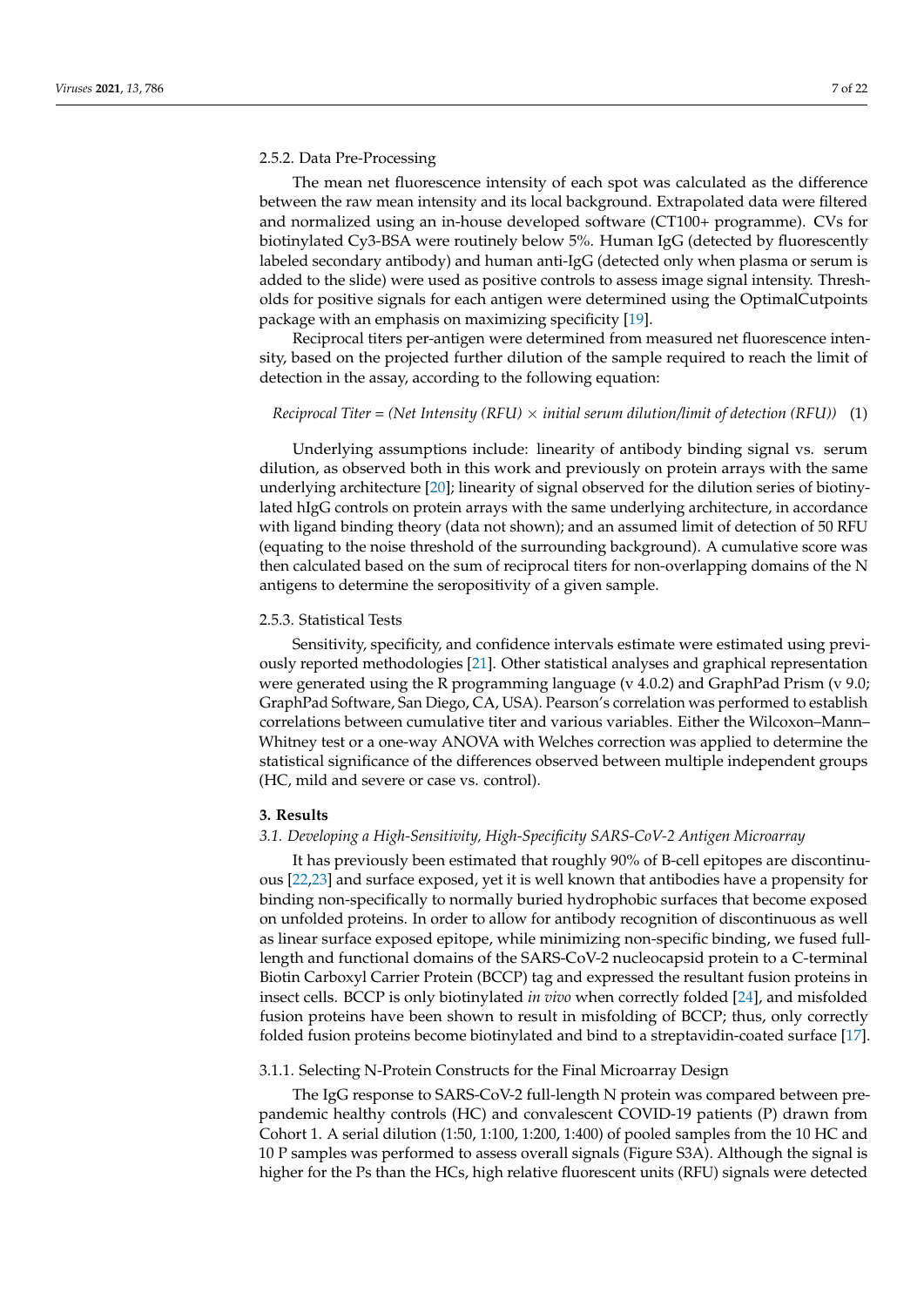for both sample sets, which was confirmed for the individual HC and P samples as shown in Figure S3B.

An additional three SARS-CoV-2 N-protein constructs were therefore cloned, expressed, and purified/immobilized on the microarray, corresponding to the core structural domains ('N-core'; residues 44–362), as well as the isolated N-terminal domain (residues 43–179) and C-terminal domains (residues 246–363; Figure S2). Domain boundaries in the SARS-CoV-2 nucleocapsid protein were identified by ClustalW-based sequence alignment of the SARS-CoV-1 (UniProt ID: P59595) and SARS-CoV-2 (UniProt ID: P0DTC9) nucleocapsid protein sequences and comparison with published structures of the SARS-CoV-1 nucleocapsid protein (PDB IDs: NTD, 1SSK; CTD, 2CJR).

We determined the optimal serum concentration for antibody binding to these new antigens using a serum dilution series from 1:50 to 1:12800. Figure S4 shows representative ligand (i.e., antibody) binding curves for two randomly selected samples from Cohort 1 (P189 and P192). For P189, the highest dilution that still gave signal above background for the three N-protein constructs was 1:6400 dilution, with signal beginning to saturate at 1:100 dilution (Figure S4A). For P192, the highest dilution that still gave signal above background was 1:400, and signal was still in the linear range at 1:50 dilution (Figure S4B). We used 1:50 serum dilution for all subsequent assays.

These additional protein constructs also allowed us to assess non-specific binding and epitope coverage. Here, selected plasma samples from eight colorectal cancer patients (Cohort 1) were used as disease controls (C) and compared to seven Ps (Figure S5). The RFU signals for Cs were similar, ranging from 786–3855 and 639–3376 RFU for the full-length N protein (no PLS) and truncated N protein, respectively. However, the RFU signal for Ps was higher for the truncated N protein (3615–36993 RFU) compared to the full-length N protein (3034–12405), suggesting that the truncated N protein could offer a similar level of specificity, but a higher level of sensitivity compared to the full-length N protein. The C- and N-terminal domains display lower levels of non-specific binding with RFU levels ranging from 154–1050 and 219–1684 RFU for the Cs, respectively. However, the RFU signal for the Ps also decreased, ranging from 1011–16845 and 560–5161 for the C- and N-terminal domains, respectively.

## 3.1.2. Selecting Peptides from the N Protein for Microarray Fabrication

To further improve the sensitivity and specificity of the platform, and to determine epitope coverage, a microarray was fabricated with 17 biotinylated peptides (Table S2) derived from the N protein, which were predicted B-cell epitopes [\[25\]](#page-20-11). The IgG response to these 17 peptides was initially assessed using 10 HCs and 15 Ps (Figures S6–S22). Varying degrees of non-specific binding were observed for 14 of the peptides, whereas Peptides 2, 6, and 8 showed little or no non-specific binding for the HCs, and a linear response with serum dilution for Ps. Two peptides (Peptides 5 and 10, both of which are lysine- and arginine-rich and have strongly basic patches) were observed to bind non-specifically and with high titers to pre-pandemic disease control sera, as well as to anti-human IgG, anti-His, and anti-c-myc antibodies: these two peptides flank the core structural domains of the nucleocapsid protein and may thus explain the significant cross-reactivity of the full-length SARS-CoV-2 N protein observed here with pre-pandemic sera (Figure S3). Peptides 1, 3, and 16 showed some non-specific binding, but some Ps who were non-responsive to Peptides 2, 6, and 8 were found to be responsive to Peptides 1, 3, or 16. Thus, Peptides 1, 2, 3, 6, 8, and 16 were retained for further analysis.

To evaluate which predicted N-protein B-cell epitopes resulted in the highest frequencies of disease-specific antibody binding, samples from 91 Ps and 58 Cs were then assayed against Peptides 1, 2, 3, 6, 8, and 16 (Figure S23). Nine Ps (RFU range: 301–2885) and two Cs (RFU range: 843–2623) produced an IgG response to Peptide 1; 27 Ps (RFU range: 138–62833) and four Cs (RFU range: 165–18245) produced an IgG response to Peptide 2; 15 Ps (RFU range: 123–64465) and 11 Cs (RFU range: 122–7704) produced an IgG response to Peptide 3. Notably, the frequency of positive signals amongst the Ps to Peptides 1, 2, and 3 was relatively low,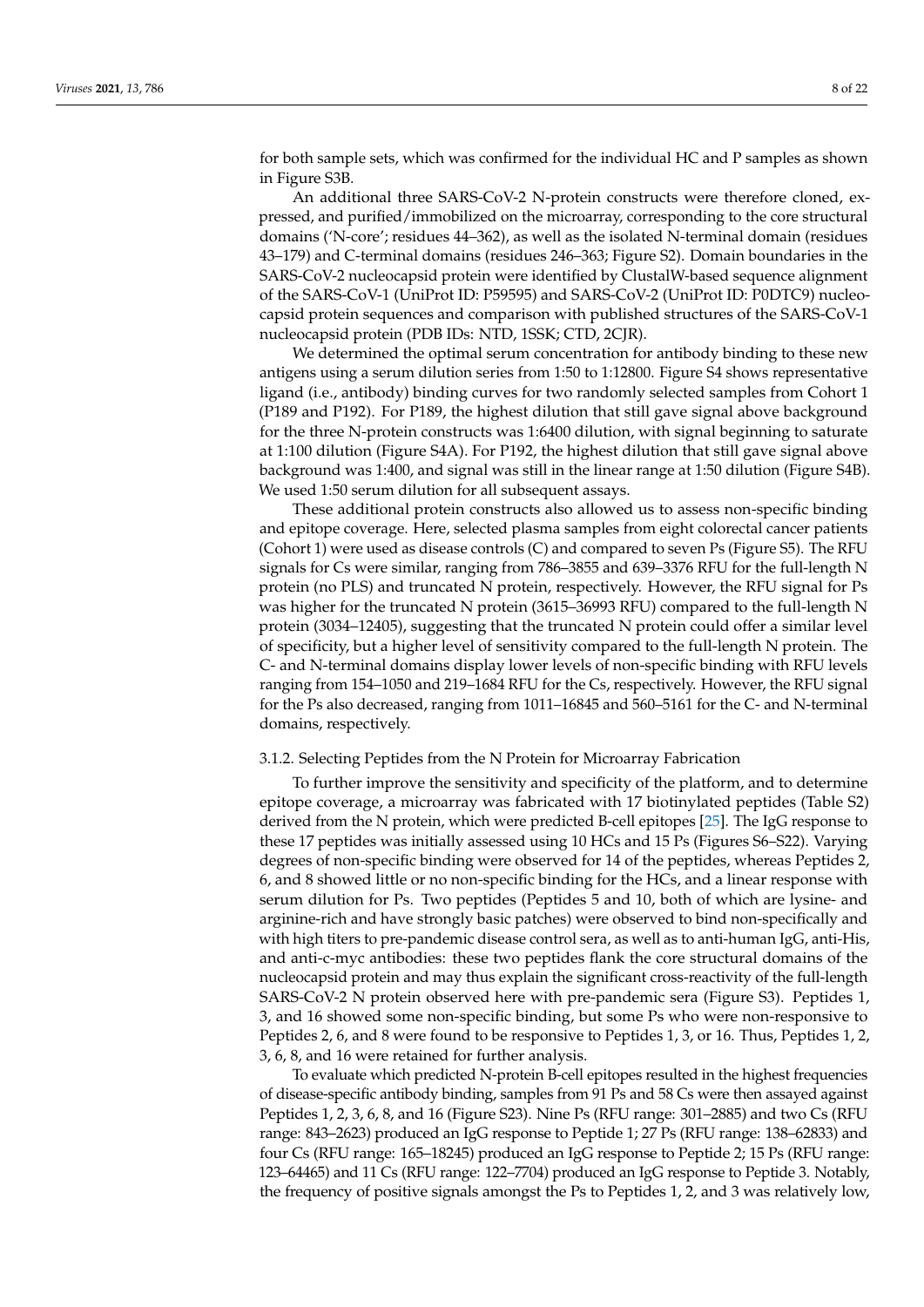while the magnitude of the IgG signal from the majority of Ps to these peptides was also found to be low and in the same range as signal from the Cs, suggesting that these peptides were not suitable for further development. By contrast, 45 and 41 Ps, respectively, displayed a moderate to high IgG response to Peptides 6 and 8, while only four Cs displayed low IgG responses towards either (RFU range: 141–1012), indicating that these peptides individually should have a high specificity and a moderate sensitivity. Finally, although a median signal of ~2500 RFU was found with 12 Cs for peptide 16, 41 Ps produced signals > 5000 RFU, including a number of Ps that were not reactive to peptides 6 or 8, indicating that the signal from true positives was well above the non-specific binding threshold and that Peptide 16 thus provided useful incremental benefit over Peptides 6 and 8.

Serial dilution assays using samples P189 and P192 demonstrated linearity of IgG binding to Peptides 6, 8, and 16 in the range 1:400 to 1:50 (Figure S4C,D). We therefore elected to retain Peptides 6, 8, and 16 in our design, as a means to maximize the sensitivity and specificity of the final microarray platform (Figure S2).

## *3.2. Technical Performance of the SARS-CoV-2 Antigen Microarray Platform in an Independent Validation Cohort*

The IgG cumulative titer found for the 50 severe COVID-19 cases and 50 pre-pandemic controls in Cohort 2 was used to determine the specificity and sensitivity of the arrays. Patients were defined as seropositive towards COVID-19 when the reciprocal titer for one or more N antigens were elevated above a 'Minimum Specificity = 1' threshold determined using the OptimalCutpoints package, based on the pre-pandemic control data. All 50 hospitalized COVID-19 patients were found to be seropositive, and all 50 pre-pandemic controls were found to be seronegative on the microarray platform; thus, the performance accuracy of the array was calculated to be 100% (Table [2\)](#page-8-0). Figure [1](#page-9-0) further validates the accuracy of the array, as there is a significant elevation in antibody titers to all antigenic domains in all case samples compared to the pre-pandemic controls (Figure [1A](#page-9-0)).

<span id="page-8-0"></span>**Table 2.** Validation immunoassay data (Cohort 2). Confusion matrix showing the number of severe COVID-19 cases ( $n = 50$ ) and pre-pandemic controls ( $n = 50$ ) who gave a positive or negative assay result on the microarray platform, allowing calculation of clinical sensitivity and specificity.

| <b>Immunoassay Result</b> | <b>COVID-19 Status</b> |                       |  |
|---------------------------|------------------------|-----------------------|--|
|                           | <b>Positive</b>        | <b>Negative</b>       |  |
| Positive                  | 50                     |                       |  |
| Negative                  |                        | 50                    |  |
|                           | Sensitivity = $100\%$  | Specificity = $100\%$ |  |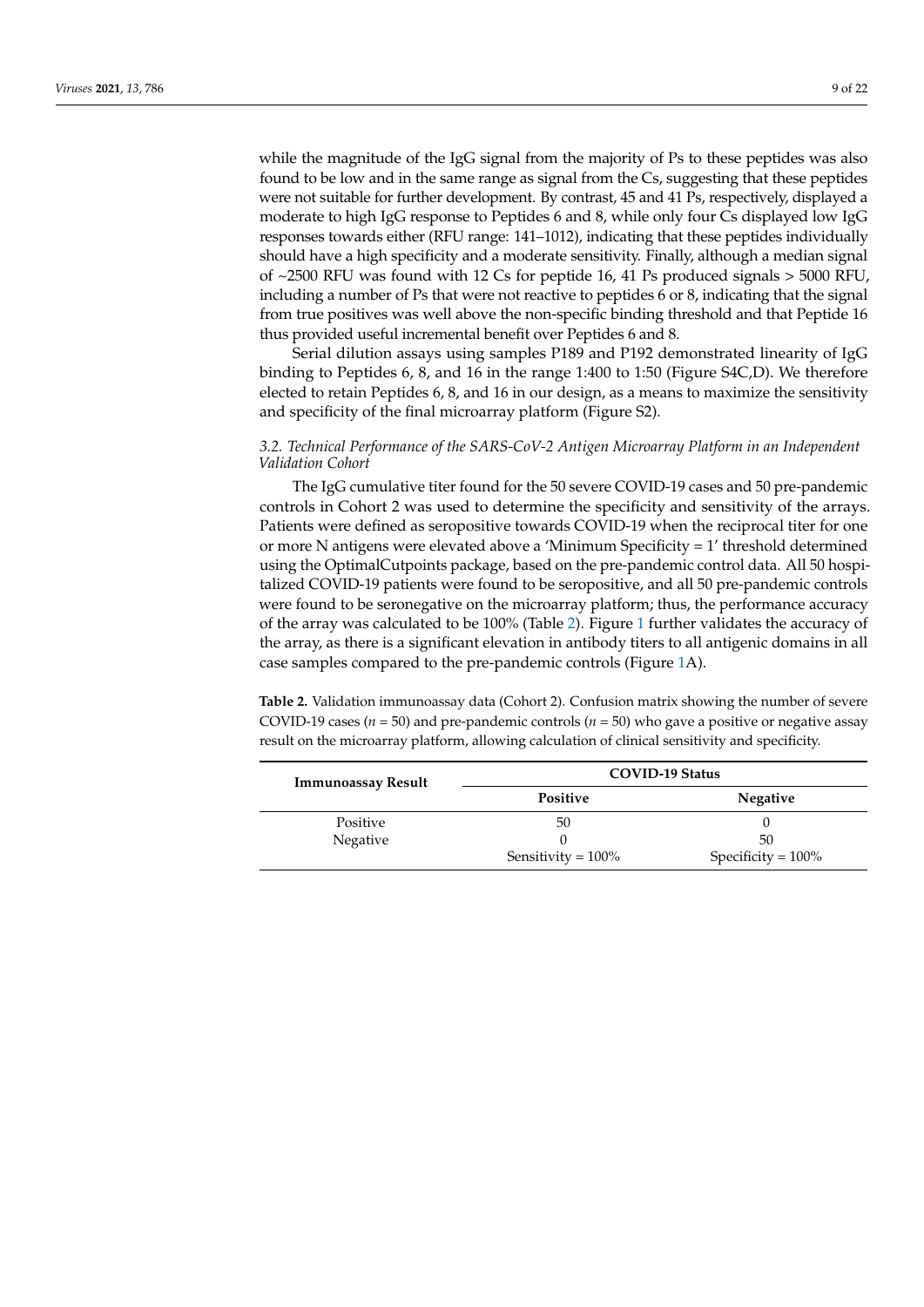<span id="page-9-0"></span>

**Figure 1.** Epitope selectivity of IgG responses in two independent COVID-19 cohorts. Antibody reciprocal titers against different epitopes (*n* = 6) of the SARS-CoV-2 N protein in two separate COVID-19 case and control cohorts. (**A**) Validation cohort (*n* = 100), consisting of 50 hospitalized COVID-19 patients and 50 pre-pandemic controls (Cohort 2). (**B**) Multi-ethnic cohort (*n* = 138), consisting of 50 severe COVID-19 patients, 50 mild COVID-19 patients, and 38 healthy controls (Cohort 3). Boxes represent the 25th and 75th percentiles, and the midline represents the median and whiskers represent the 5th and 95th percentiles. *p*-values were determined using the Wilcoxon test (unpaired, two-tailed).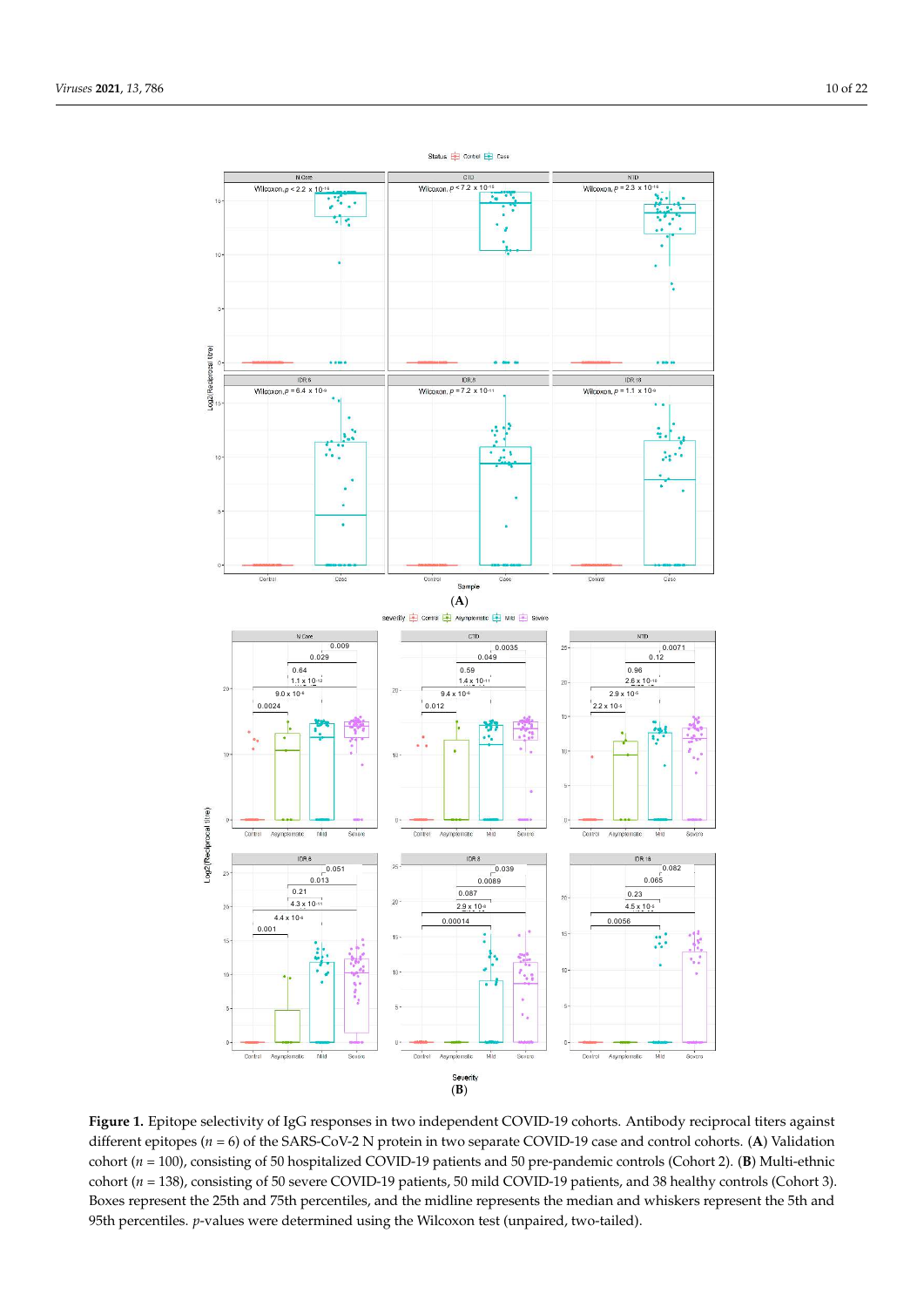## *3.3. Quantitative Analysis of an Independent, Multi-Ethnic Cohort Reveals Differences in Antibody Titers and Epitope Coverage Scores Associated with Age, Disease Severity, and Ethnicity*

A significant increase in antibody titers was observed between individuals with mild or severe disease and healthy controls in a further independent, multi-ethnic cohort (Cohort 3) recruited in Qatar (Figure [1B](#page-9-0)). Notably, our data reveal that the dominant antigenic epitopes lie in the two structural domains (and particularly the C-terminal domain), rather than in the intrinsically disordered regions of the nucleocapsid protein for both mild and severe disease patients in Cohorts 2 and 3, as judged by both the magnitude (reciprocal titer) and frequency of antibody recognition of the different structural motifs on our platform (Figure [1\)](#page-9-0).

In Cohort 3, the nominally healthy control samples were recruited during the pandemic, rather than pre-pandemic, and were individuals with no history of COVID-19 disease but who were not tested by PCR. Four of these 38 controls were called positive by our immunoassay (Table [3\)](#page-10-0), initially suggesting a specificity of 89.5%. However, closer inspection revealed that three of these four seropositive samples show significant reciprocal titers against two or more non-overlapping epitopes on the N protein (Figures [1B](#page-9-0) and [2\)](#page-11-0), increasing the confidence in these controls being true positives. It therefore seems likely that these individuals in fact had prior asymptomatic SARS-CoV-2 infections, rather than representing false positive immunoassay results; the actual specificity of our immunoassay in Cohort 3 thus appears to be 97.4–100%.

**Table 3.** Multi-ethnic cohort immunoassay data (Cohort 3).

<span id="page-10-0"></span>

|                                        | Immunoassay | <b>RT-PCR Status</b> |         |             |                    |
|----------------------------------------|-------------|----------------------|---------|-------------|--------------------|
| <b>Disease Severity</b>                | Result      | <b>Positive</b>      | Unknown | Sensitivity | <b>Specificity</b> |
| All samples                            | Positive    | 75/100               | 4/38    |             | 0.90               |
| (Case, $n = 100$ ; Control, $n = 38$ ) | Negative    | 25/100               | 34/38   | 0.75        |                    |
| Asymptomatic                           | Positive    | 4/7                  | 4/38    |             | 0.90               |
| $(Case, n = 7; Control, n = 38)$       | Negative    | 3/7                  | 34/38   | 0.57        |                    |
| Mild                                   | Positive    | 25/43                | 4/38    |             |                    |
| (Case, $n = 43$ ; Control, $n = 38$ )  | Negative    | 18/43                | 34/38   | 0.58        | 0.90               |
| <b>Severe</b>                          | Positive    | 46/50                | 4/38    |             |                    |
| (Case, $n = 50$ , Control, $n = 38$ )  | Negative    | 4/50                 | 34/38   | 0.92        | 0.90               |

The sensitivity of detection found amongst PCR positive cases with mild disease (58%) or severe disease (92%; Table [3\)](#page-10-0) in Cohort 3 is at first sight in line with literature expectation. However, 85% of the samples (43/50 mild; 42/50 severe) were collected within the first 14 days post onset of symptoms, and all samples were collected within 5–7 days of hospital admission. A more detailed analysis of the time to seropositivity in Cohort 3 showed a sensitivity of 75% in the first seven days post symptom onset in patients who developed severe disease, increasing to 97% by day 14 (Supplementary Table S3 and Figure S25), and a sensitivity of 56% by day 7 even in patients developing mild disease. This means that seropositivity was detected while those patients were likely still in the acute phase of infection, and we suggest that this relatively early, high sensitivity may reflect the low limits of detection achieved with our multi-epitope fluorescent immunoassay and draw attention to the high epitope coverage scores for the majority of both mild and severe seropositive patients as evidence for the basis of this technical performance (Figure [2\)](#page-11-0). To further assess the performance of the assay in these five to seven day post positive PCR samples, the positive and negative predictive values were calculated and are given in Table S4.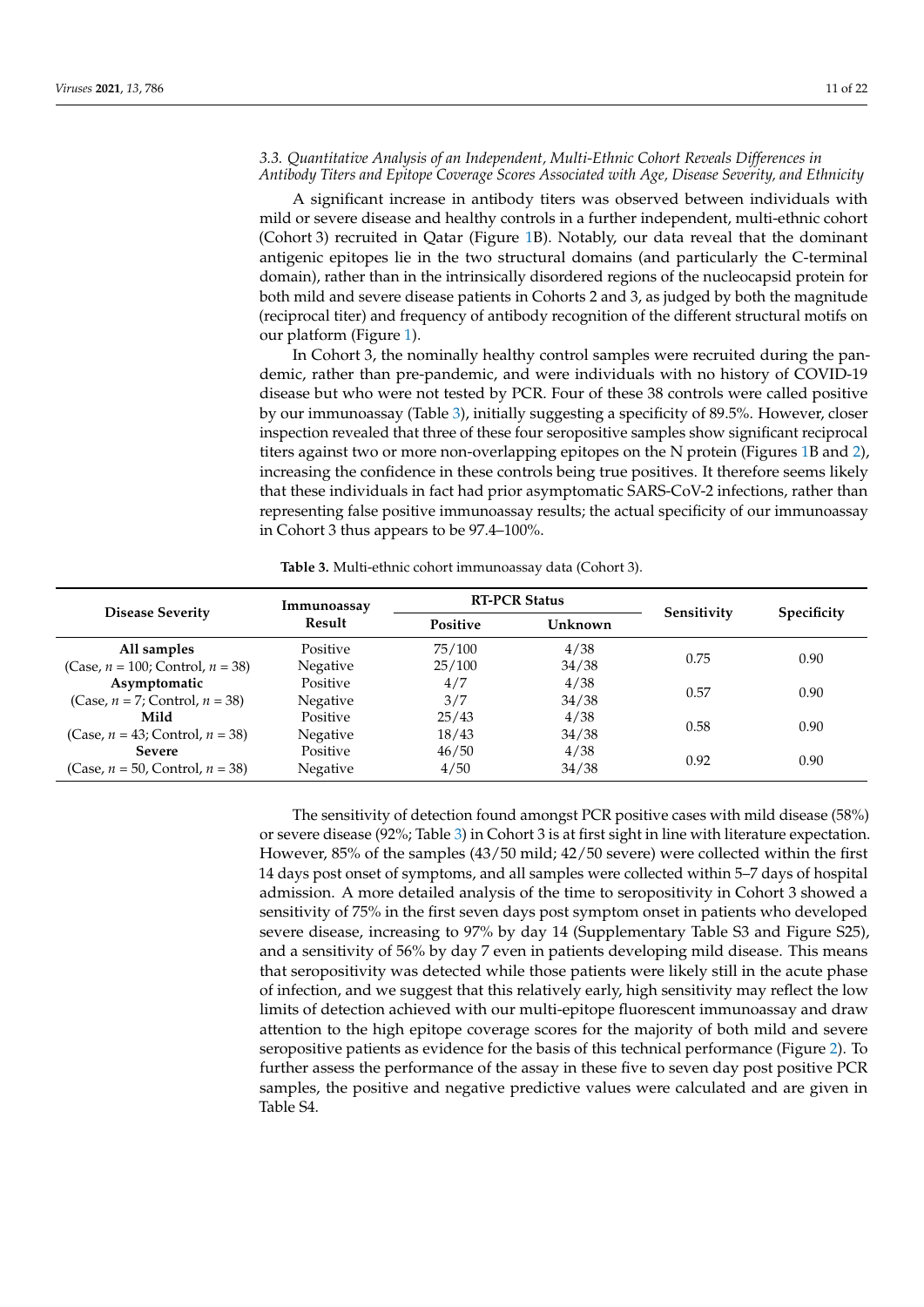<span id="page-11-0"></span>

**Figure 2.** Epitope coverage in multi-ethnic Cohort 3. (**A**) Epitope coverage for each sample for controls, mild cases, and severe cases ( $n = 138$ ). Numbers in dots represent the EPC score per participant. (**B**) Box plots displaying the epitope coverage for each disease class. *p*-values were determined using the Wilcoxon test (unpaired, two-tailed).

## *3.4. Elevated N-Specific Antibody Titers and Broader Epitope Coverage Observed in Patients with Severe Disease*

To determine the breadth of the antibody response, the sum of the number of IgG positive epitopes was calculated for each sample and presented in Figure [2](#page-11-0) as an Epitope Coverage (EPC) Score. Not only do patients with severe disease have significantly higher antibody titers than patients with mild disease (Figure [1B](#page-9-0)), they also respond to a broader range of epitopes ( $p = 0.00017$ ; Figure [2\)](#page-11-0). Furthermore, the majority of COVID-19 patients have a broader epitope coverage compared to healthy controls, and the differences in coverage are statistically significant for all comparisons (Figure [2B](#page-11-0)).

## 3.4.1. Increasing Antibody Titers and Epitope Coverage with Increasing Age

In both Cohorts 2 and 3, a trend to increasing antibody titer was observed with increasing age, reaching statistical significance in Cohort 2 in the age 51–60 bracket (Figure [3](#page-12-0) and Figure S24). A similar trend was observed for the breadth of the immune response, with patients over 40, over 50, and over 60 having increasingly elevated epitope coverage scores compared to patients under 40 in Cohort 2, reaching statistical significance in the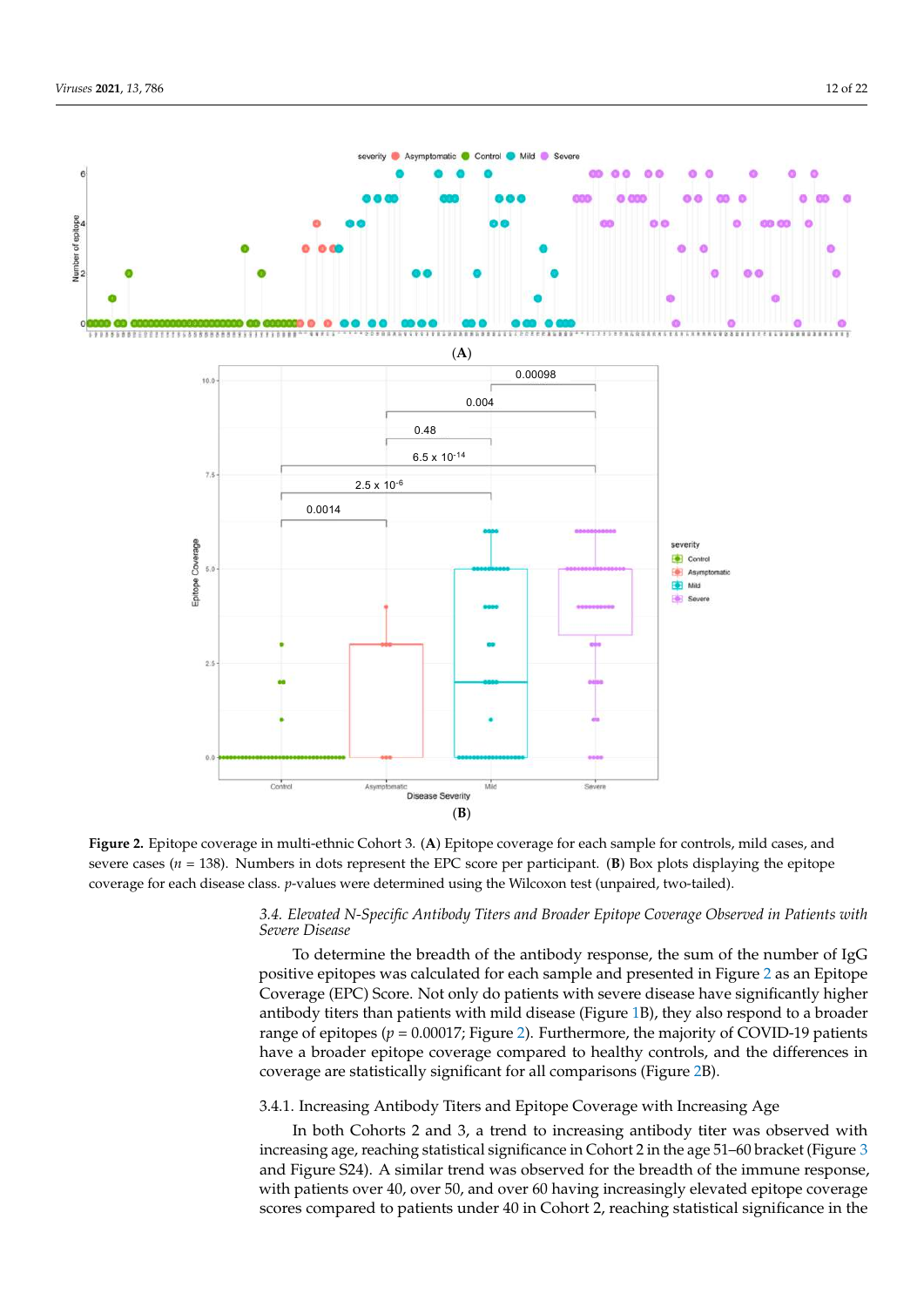age 51–60 (*p* = 0.042) and >60 (*p* = 0.029) brackets (Figure [4A](#page-13-0)). In Cohort 3, a similar trend of increasingly elevated epitope coverage scores up to age 60 was also observed in both mild and severe disease cases (Figure [4B](#page-13-0)), but the small number of patients over 60 ( $n = 6$ ) precludes robust conclusions being drawn on whether there is a genuine decline in epitope coverage scores in the >60 bracket or not.

<span id="page-12-0"></span>

**Figure 3.** Box plots displaying the antibody reciprocal titers as a function of age. (**A**) Validation Cohort 2, (**B**) Multi-ethnic Cohort 3. *p*-values were determined using the Wilcoxon test (unpaired, two-tailed).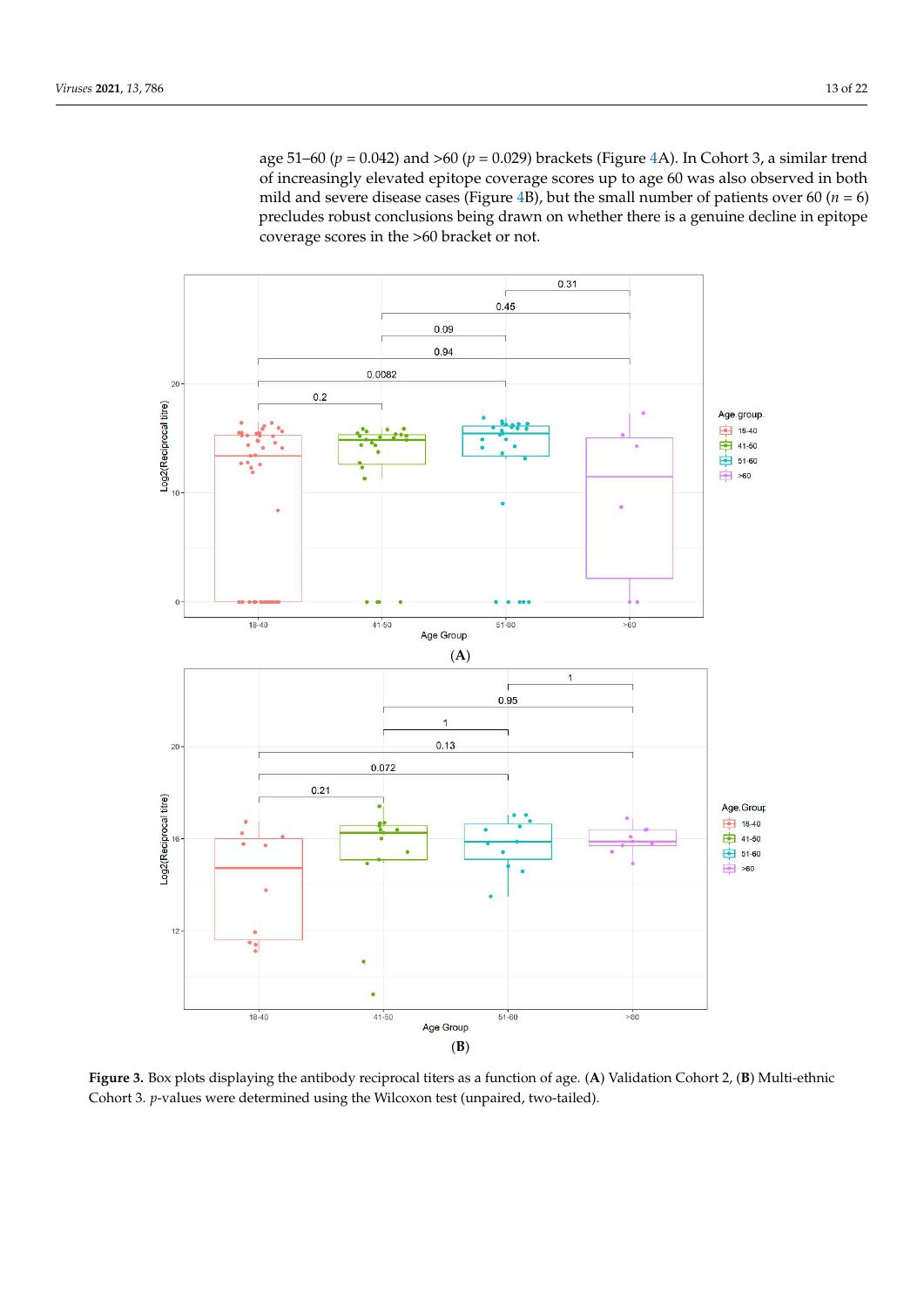<span id="page-13-0"></span>

**Figure 4.** Histogram displaying the epitope coverage as a function of age. (**A**) Validation Cohort 2. Sample sizes: 18–40:  $n = 10, 41–50$ :  $n = 13, 51–60$ :  $n = 11, >60$ :  $n = 9$ . (B) Multi-ethnic Cohort 3; patients further categorized according to disease severity. Samples sizes: 18–40 mild: *n* = 28, severe: *n*= 15. 41–50 mild: *n* = 7, severe: *n*= 17. 51–60 mild: *n* = 14, severe: *n* = 13. >60 mild: *n* = 1, severe: *n* = 5.

3.4.2. The Influence of Ethnicity on N-Specific Antibody Titers and the Breadth of Epitope Coverage

The relationship between ethnicity, antibody titers, and epitope coverage was assessed, and the results are summarized in Figure [5.](#page-14-0) Of all ethnic groups assessed, the Middle Eastern ethnicity group, excluding Qatari, was the only group to display a significant increase in both antibody titers and epitope coverage in patients with severe disease in comparison to patients with mild disease (Figure [5\)](#page-14-0).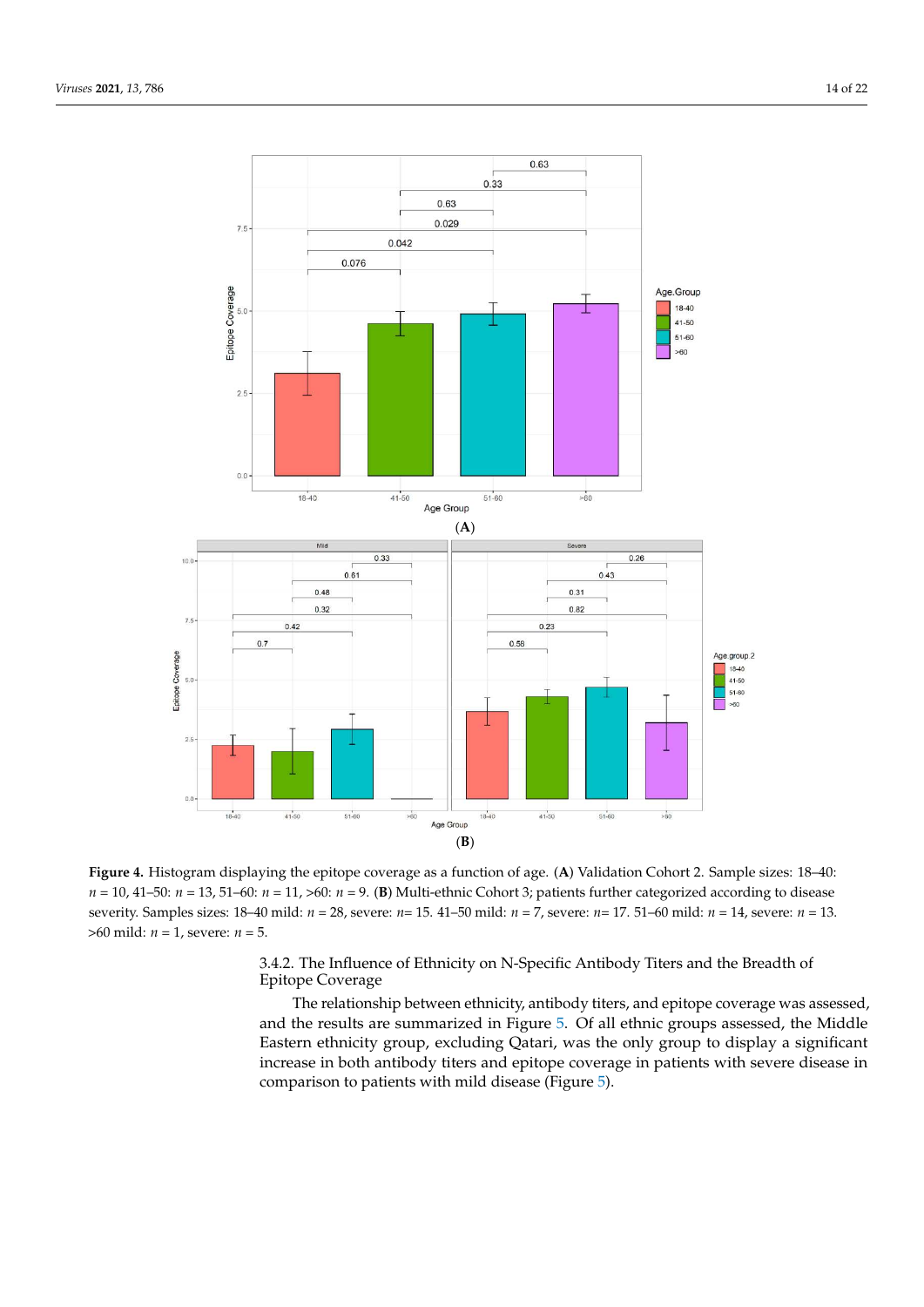<span id="page-14-0"></span>

**Figure 5.** Histogram displaying relationship between antibody reciprocal titer and epitope coverage in Cohort 3. (**A**) Average antibody reciprocal titer for different ethnic groups and disease severities. (**B**) Average epitope coverage for different ethnic groups and disease severities. Pairwise comparisons were made using a one-way ANOVA, and *p*-values were calculated using Welch's correction to compare the mean of each category with each other category. Sample sizes: Middle Eastern (other) mild: *n* = 2, severe: *n* = 6. Middle Eastern (Qatari) mild: *n* = 12, severe: *n* = 3. South Asian mild: *n* = 30, severe: *n* = 34. Other mild: *n* = 5, severe: *n* = 7.

Between patients with mild disease, South Asians have a significantly elevated antibody titer compared to the Middle Eastern ethnicity groups (Figure [5A](#page-14-0)). However, the same pattern is not observed between patients with mild disease for epitope coverage, and only the Qatari group has significantly narrower coverage in comparison to South Asians (Figure [5B](#page-14-0)). Both the Middle Eastern, excluding Qatari, and South Asian groups have significantly higher antibody titers compared to the Qatari group in patients with severe disease (Figure [5A](#page-14-0)). Interestingly, this trend is not reflected in epitope coverage, where the Middle Eastern group, excluding Qatari, has a significantly broader epitope coverage in comparison to the South Asian group (Figure [5B](#page-14-0)).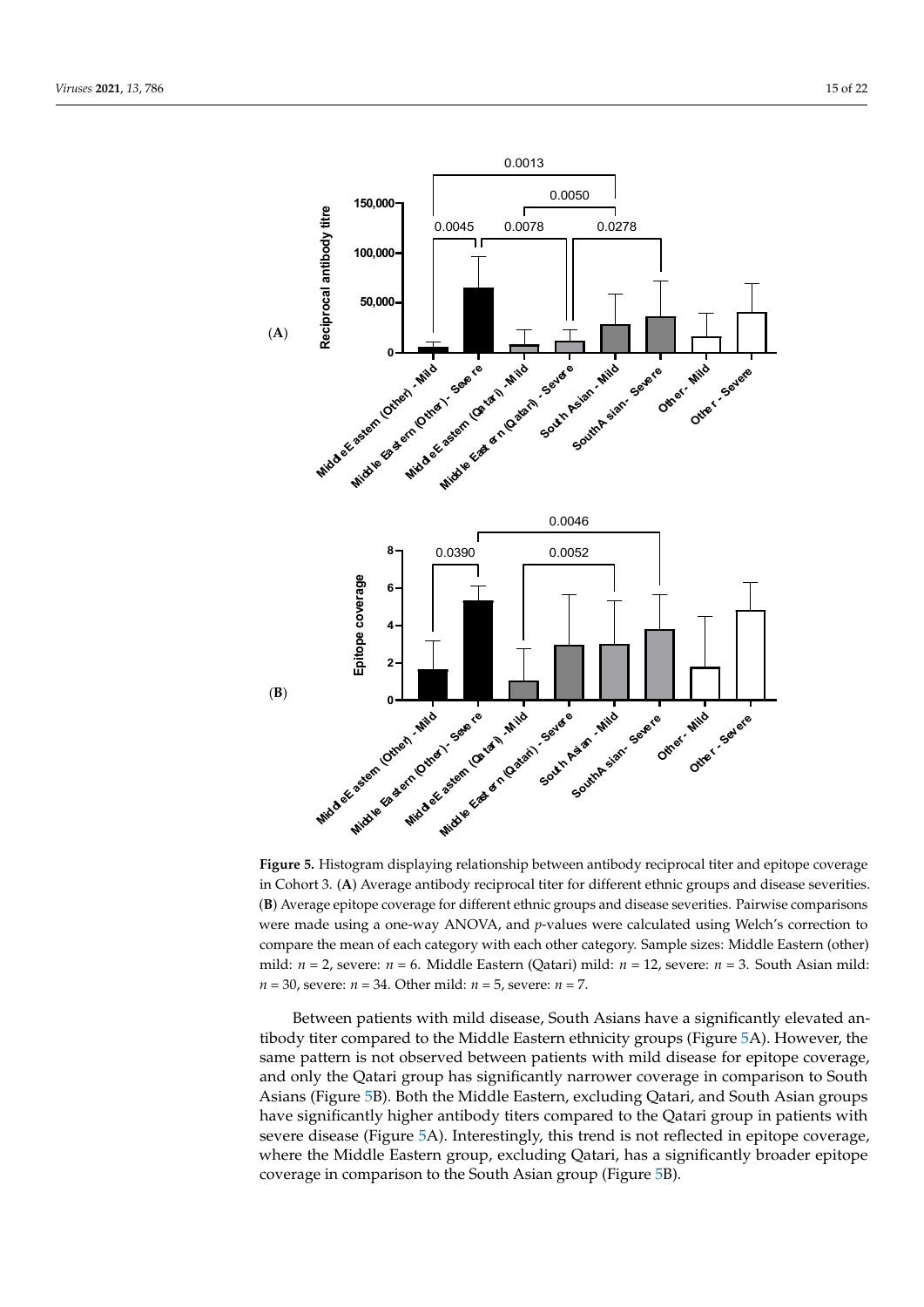## **4. Discussion**

In the current COVID-19 pandemic, there is increasing interest globally in obtaining a more detailed mechanistic understanding of the underlying immunology of COVID-19 disease at both the B- and T-cell level. A number of papers have described the existence and cross-reactivity of SARS-CoV-2 specific T-cell responses [\[26](#page-20-12)[–28\]](#page-20-13), as well as correlations with antibody responses [\[9\]](#page-19-8). Viral neutralization assays are now providing important new information on neutralizing antibody activity in individuals [\[29](#page-20-14)[,30\]](#page-20-15), but are typically lower throughput, so reported studies have been on smaller cohorts. Serology assays have thus to date been primarily used in seroprevalence studies to determine the extent of infection in populations, with the rapid serology tests that are typically used in such studies being characterized by qualitative data on single antigens and focusing on simple yes/no answers. Such tests are known to be strongly affected by the time delay between the acute phase of disease and measurement and are not well suited to answer more advanced serological questions such as how the magnitude and breadth of antibody responses varies with time through convalescence, with age or disease severity, or with ethnicity, in large cohorts.

However, with the global roll-out of the first COVID-19 vaccines now well underway, there is increasing interest in how age in particular influences the magnitude and durability of SARS-CoV-2 vaccine responses. In addition, the emergence of SARS-CoV-2 variants of concern, such as the B1.1.7 and B1.351 variants, which appear to allow for at least partial escape from pre-existing antibody responses, necessitates the development of new quantitative, high-throughput serological tools that are suitable to addressing questions about whether, for example, vaccination protects against infection in individuals, or whether (re)-infection can still occur, albeit with reduced disease severity. Quantitative, specific detection of the magnitude and breadth of humoral responses to SARS-CoV-2 antigens seems likely to shed new light on both of these questions.

SARS-CoV-2 encodes a number of major structural proteins that could in principle be used as the basis of next generation serological tests: the nucleocapsid (N), spike (S), envelope (E), and membrane (M) proteins. Recent literature using first generation serology tests suggests that anti-N IgG antibodies are more prevalent than anti-S IgG antibodies in COVID-19 cases and may therefore be better suited to population level studies [\[31\]](#page-20-16). However, despite the wealth of available COVID-19 literature, there are few data on anti-E or anti-M antibody responses, implying lesser applicability. Here, we have therefore chosen to focus on gaining a more detailed, quantitative understanding of how antibody responses to the nucleocapsid protein correlate with age, disease severity, and ethnicity.

To enable this, we have engineered a novel, quantitative multi-epitope SARS-CoV-2 protein microarray platform, removing specific nucleocapsid protein epitopes that flanked the structural domains and which were identified as binding strongly and non-specifically to multiple unrelated non-human monoclonal and polyclonal antibodies, yet preserving other more distal, highly discriminatory antibody epitopes in the intrinsically disordered regions. This design resulted in 100% sensitivity and specificity in discrimination of severe COVID-19 cases from pre-pandemic controls in an independent cohort derived from Malaysia. We then utilized this novel immunoassay platform in a cross-sectional multi-ethnic cohort derived from Qatar, consisting of confirmed COVID-19 cases with a gradation of disease severities as well as with a wide age distribution, and have made a number of unexpected observations about age and disease severity influences on the humoral response.

While there is a literature precedent for anti-SARS-CoV-2 antibody titers to increase with disease severity, as also found here in two independent cohorts, we also observed that the breadth of the antibody response—i.e., the number of discrete epitopes recognized per patient—also increased with disease severity (Figure [2\)](#page-11-0), which makes intuitive sense in terms of the amplification of humoral response in individuals with high viral loads and more extensive, longer lasting infection and disease. Notably, the data also suggest that in both independent cohorts, the dominant antigenic epitopes lie in the C-terminal domain of the nucleocapsid protein, with that domain showing more frequent and higher antibody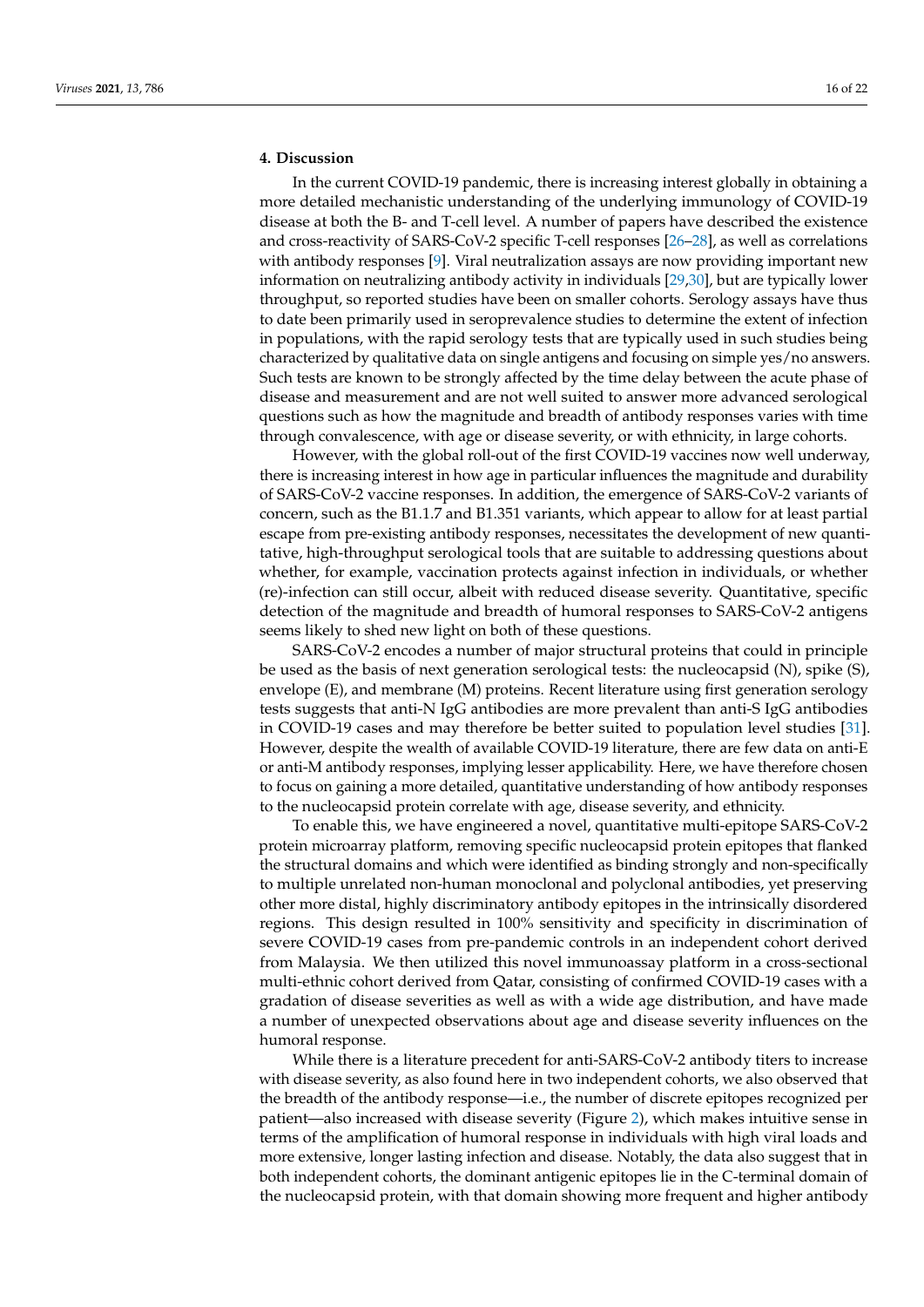titers (Figure [1\)](#page-9-0) compared to the N-terminal domain in both mild and severe cases. In contrast, antibody recognition of the intrinsically disordered regions appeared to have a lower frequency and lower titer—perhaps suggesting lower affinity of recognition of linear epitopes—supporting the hypothesis that discontinuous epitopes on the surface of the structural domains are the preferred antigenic epitopes on this viral protein and are key to the specificity of this platform.

Classically, older individuals are generally observed to be more susceptible to new infections, due to impairment of adaptive immune responses [\[32\]](#page-20-17), including immune repertoire exhaustion [\[33\]](#page-20-18), and deficiency in antigen-driven selection processes [\[34\]](#page-20-19). There is also evidence for quite different antibody responses to infection or vaccination in individuals over the age of 50, with differences reported in magnitude and affinity, as well as in antibody class/sub-class, somatic mutation intensity and efficiency, loss of B-cell diversity, and antibody poly-specificity [\[34–](#page-20-19)[36\]](#page-20-20). There are thus significant concerns about how well SARS-CoV-2 vaccines will work in older, more vulnerable groups.

Here, disease susceptibility as a function of age in Cohort 3 mirrors expected trends, with adults in the age bracket of 20–40 years being under-represented and those over 50 years being significantly over-represented in the diseased cohort relative to the general population (*p* < 0.001; Table [4\)](#page-16-0). However, unexpectedly, our data show that in Cohorts 2 and 3, both the magnitude and the breadth of anti-SARS-CoV-2 N-protein antibody response increases with age, relative to the under 40 age group, reaching statistical significance in the 51–60 age bracket (Figures [3](#page-12-0) and [4\)](#page-13-0), although the small absolute sample numbers in the over 60 age bracket in both cohorts limited the interpretation of our data in that group. This observation might simply reflect increased disease severity in the older age groups, but a trend of increased epitope coverage in the age 51–60 bracket was observed in both mild and severe cases (Figure [4B](#page-13-0)), arguing that the ability to mount a strong and broad antibody response to SARS-CoV-2 is not compromised by age, at least in these two independent, ethnically diverse cohorts, which is encouraging for the effectiveness of vaccinations in elderly groups. At face value, there appears to be an age cut-off at 60, above which the epitope coverage is lower in Cohort 3, possibly due to impaired adaptive immune responses and/or immune exhaustion in this cohort. However, this is not observed in Cohort 2 and may simply be a function of low sample numbers in that age bracket in Cohort 3. Further research to understand whether the age-related changes observed here in antibody titer and breadth of epitope utilization manifest further in terms of affinity, class/sub-class, effector functions, durability, or poly-specificity of the resultant antibodies will be reported elsewhere.

<span id="page-16-0"></span>**Table 4.** Summary of the demographics of Cohort 3 and the Qatari population. Percentage of each ethnic group in Cohort 3, compared to the percentage of each ethnicity found in the Qatari population. Ethnicities that did not fall under the three broader ethnic groups were excluded from this table (*n* = 5). Gender distribution in Cohort 3 compared to the gender distribution in the Qatari population. Age distribution in Cohort 3 compared to the age distribution in the Qatari population.

| Characteristic          | Number of Individuals in Cohort | Percentage of Cohort (%) | Percentage of Qatari Population (%) |  |  |  |
|-------------------------|---------------------------------|--------------------------|-------------------------------------|--|--|--|
| <b>Ethnic Group</b>     |                                 |                          |                                     |  |  |  |
| Middle Eastern (Other)  | 10                              | 10                       | 18.35                               |  |  |  |
| Middle Eastern (Qatari) | 15                              | 15                       | 10.50                               |  |  |  |
| South Asian             | 70                              | 70                       | 64.32                               |  |  |  |
| Gender                  |                                 |                          |                                     |  |  |  |
| Male                    | 91                              | 91                       | 72.90                               |  |  |  |
| Female                  | 9                               | 9                        | 27.10                               |  |  |  |
| Age Group               |                                 |                          |                                     |  |  |  |
| $18 - 40$               | 43                              | 43                       | 69.44                               |  |  |  |
| $41 - 50$               | 24                              | 24                       | 19.82                               |  |  |  |
| $51 - 60$               | 27                              | 27                       | 7.76                                |  |  |  |
| >60                     | 6                               | 6                        | 2.99                                |  |  |  |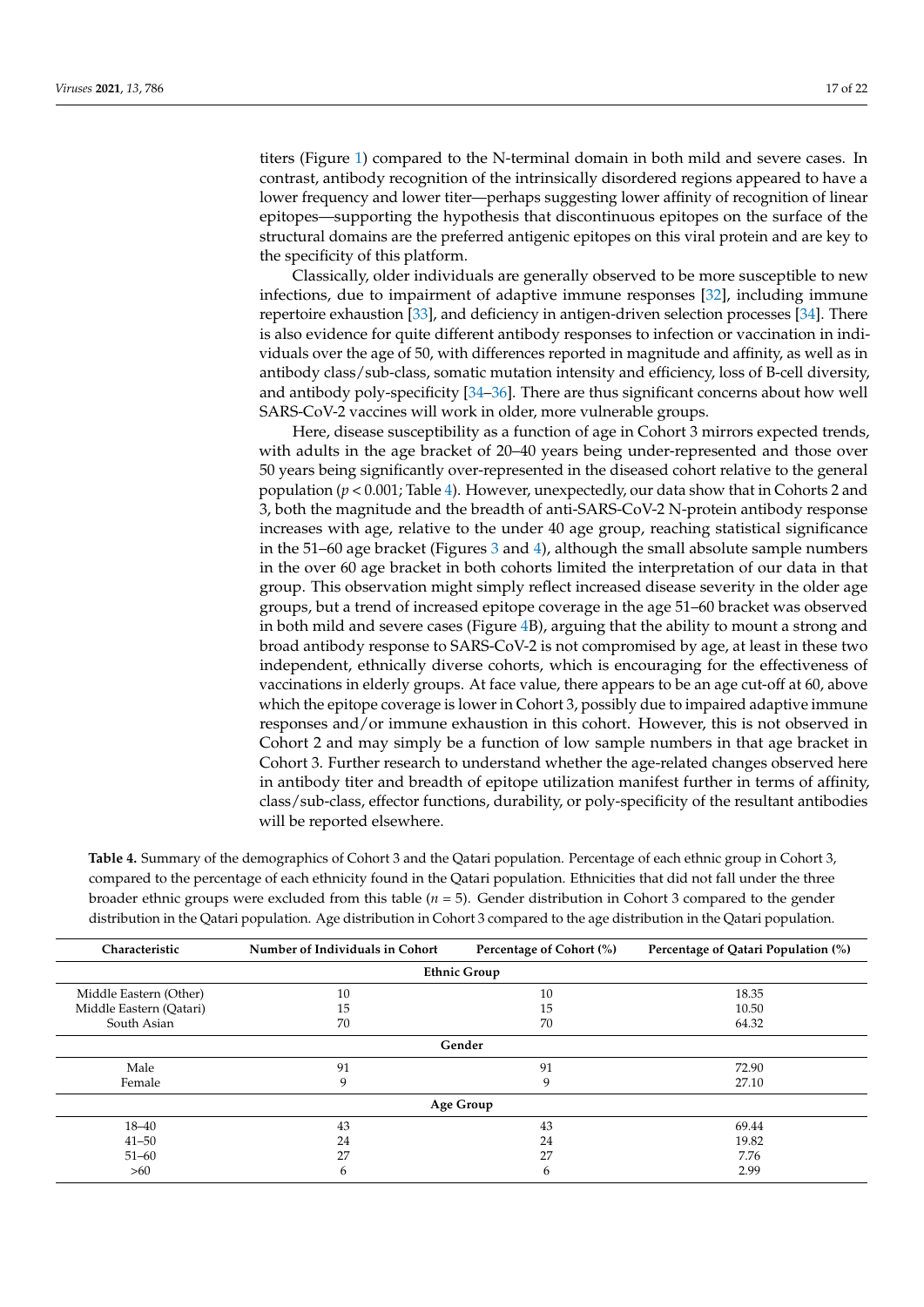The effects of ethnicity on SARS-CoV-2 infection and disease severity remain largely unknown [\[8\]](#page-19-7). Data reported by the Centre for Disease Control (CDC) suggest that COVID-19 disproportionally affects certain ethnicities [\[37\]](#page-20-21). However, due to other cofounding factors, such as socioeconomic factors and variable access to healthcare, it is challenging to determine whether there is an underlying mechanism to explain the observed disparities in the humoral response between different ethnic groups [\[8\]](#page-19-7). Here, amongst the PCR positive group from the Qatar cohort (Cohort 3), we observed significant differences in the magnitude and breadth of antibody responses between the different broad ethnicity groups. The Qatari population as a whole is comprised of  $\sim$ 10% Qataris and  $\sim$ 90% ethnically diverse migrant workers/expats (Table [4](#page-16-0) and Supplementary Table S5), the latter of whom can be broadly grouped as being of South Asian, Middle Eastern, or 'Other' ethnicities. The entire Qatar population of ca. 2.8 m people live in a single highly localized geographic region and all have free access to health care, removing one of the confounders referred to above. Our initial expectation therefore was that we might observe a significant difference in antibody responses between individuals as a result of diverse genetic backgrounds or differing susceptibility to severe disease.

All ethnicities in Cohort 3 had higher cumulative reciprocal titers and high epitope coverage scores in severe compared to mild disease, as expected, which reached statistical significance in the non-Qatari Middle Eastern ethnicity group (*p* = 0.0045, reciprocal titers;  $p = 0.039$ , epitope coverage; Figure [5\)](#page-14-0), but interestingly not in the Qatari group. Unexpectedly, we also observed a significant difference in reciprocal titers between the Middle Eastern (Qatari) and Middle Eastern (non-Qatari) severe disease groups ( $p = 0.0078$ ; Figure [5\)](#page-14-0). It seems reasonable to expect socioeconomic factors to play a role in the incidence of COVID-19 disease in this cohort; notably, females are significantly under-represented in the diseased cohort (*p* < 0.01; Table [4\)](#page-16-0), while there is also significant under-representation of Middle Eastern (non-Qatari) and over-representation of Qatari COVID-19 cases relative to their proportions of the overall population ( $p < 0.05$ ; Table [4\)](#page-16-0), supporting this expectation. However, it is less immediately obvious whether or how socioeconomic factors might affect the humoral response following infection in severe disease cases. Given that the non-Qatari Middle Eastern group comprises nationals from Egypt, Sudan, Syria, Iran, and Yemen (Table S5), it seems possible that genetic differences between the Qatari and non-Qatari Middle Eastern groups might underpin the apparently decreased magnitude of humoral responses following infection and increased risk of COVID-19 disease observed here for the Qatari group. While we did not have access to genome sequence data for this cohort to verify this, it is perhaps relevant that the Qatari population has been reported to have an elevated prevalence of common adult diseases [\[38\]](#page-20-22), as well as of childhood autoimmune diseases such as type 1 diabetes [\[39\]](#page-21-0), potentially suggestive of uncharacterized genetic factors that affect humoral immune responses through HLA allelic variation [\[40\]](#page-21-1).

Amongst the migrant worker groups, we observed a significant difference between the non-Qatari Middle Eastern and South Asian groups, in terms of both reciprocal antibody titers ( $p = 0.0013$  for mild disease) and epitope coverage scores ( $p = 0.0046$  for severe disease), apparently at least qualitatively further supporting a role for genetic factors and warranting further investigation. Interestingly, the directionality of these comparisons differed between mild and severe disease: reciprocal titers and epitope coverage scores for the non-Qatari Middle Eastern mild disease group were lower than for the South Asian mild disease group, but were higher in the non-Qatari Middle Eastern severe disease group compared to the South Asian severe disease group. This may reflect a greater disease severity in the non-Qatari Middle Eastern group that was not captured by the clinical scores, but more likely again points to intrinsically different humoral responses to SARS-CoV-2 infection amongst the different ethnicity groups in Cohort 3. Further work to explore the underlying basis of these ethnicity-based differences in anti-SARS-CoV-2 humoral responses in a larger cohort, including through HLA allele sequencing, is thus now needed.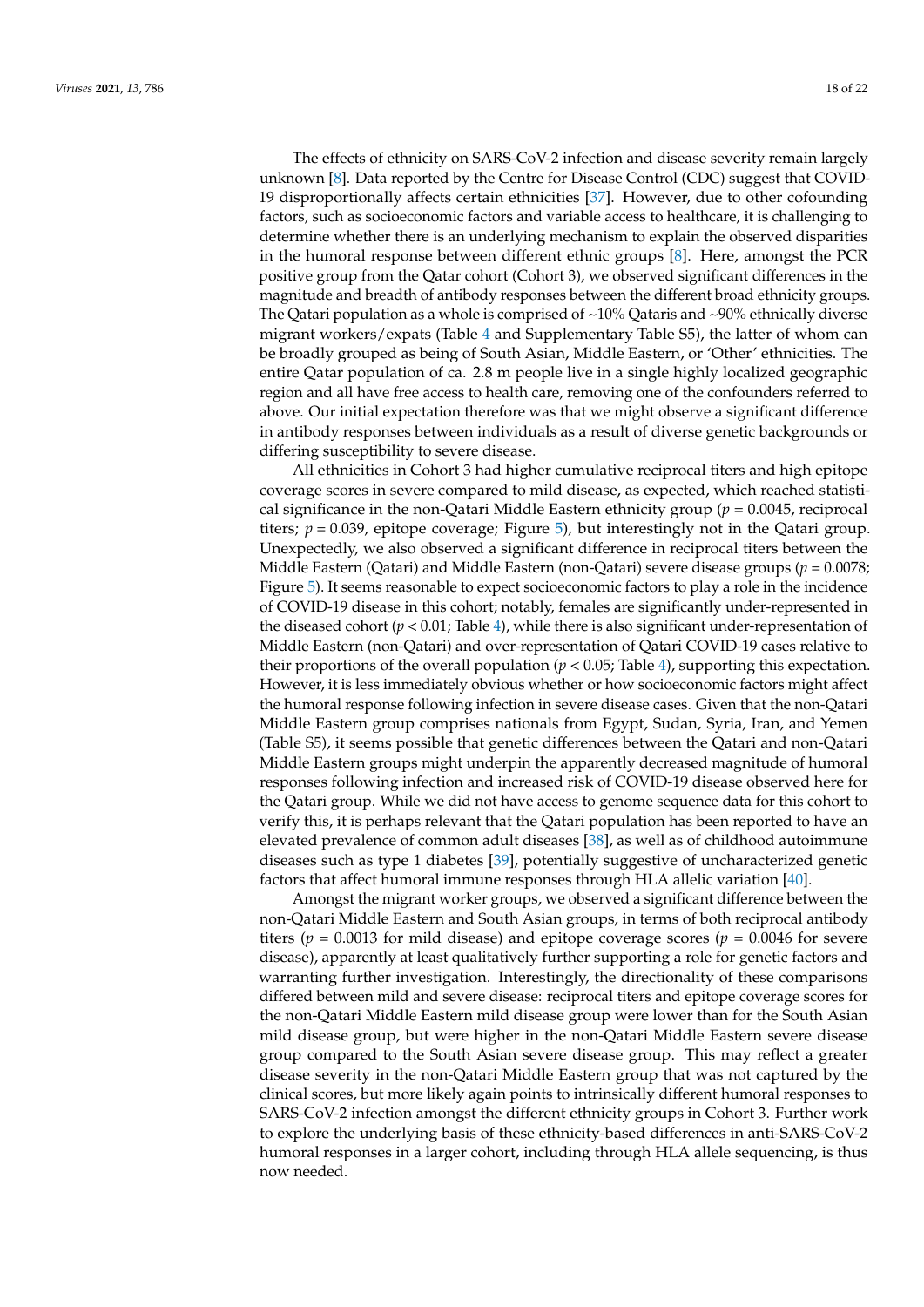#### *Limitations and Further Work*

Although this cross-sectional study is statistically powered and identified clear ethnicityand age-associated differences in both antibody titers and epitope coverage, it is limited by the available cohort sizes, which meant that we were not able to divide the broad ethnic groupings more finely and that certain other ethnicities were essentially absent from the comparisons, while participants over 60 years were under-represented. Furthermore, Cohort 1 comprised convalescent COVID-19 cases with a significantly longer average delay between diagnosis and sample collection, a skewed demographic makeup that is not representative of the general population and with disparate access to healthcare, while Cohort 2 was designed for the case-control validation component of this study, so lacked the spectrum of disease as well as ethnicity data; collectively, these factors limited our ability to integrate results across the three cohorts.

In addition, the study is also limited by its exclusive focus on IgG antibody responses to the nucleocapsid protein. Future studies will expand our quantitative, epitope-resolved antibody assay platform to include the SARS-CoV-2 spike protein and clinically relevant variants thereof; we will also include detection of additional immunoglobulin classes (IgA and IgM) and sub-classes (IgG<sub>1-4</sub>; IgA<sub>1-2</sub>), as well as on-array Fc effector function and surrogate neutralization assays, in order to shed further light on the functional consequence of the differential antibody titers observed, particularly in older individuals. Longitudinal studies will enable assessment of the durability of the age-dependent phenomena reported here.

**Supplementary Materials:** The following are available online at [https://www.mdpi.com/article/](https://www.mdpi.com/article/10.3390/v13050786/s1) [10.3390/v13050786/s1:](https://www.mdpi.com/article/10.3390/v13050786/s1) Table S1: Oligo pairs used to construct the N-core, NTD, and CTD clones, Table S2: Characteristics of the 17 tiling peptides for the detection of SARS-CoV-2 nucleocapsid phosphoprotein, Table S3: Microarray assay sensitivity as a function of time post onset of symptoms, Table S4: Positive and negative predictor values in Cohort 3, Table S5: Percentage of each ethnicity in Cohort 3, compared to the percentage of each ethnicity found in the Qatari cohort. Ethnicities that did not fall under the three broader ethnic groups were excluded from this table (*n* = 5), Figure S1: Western blot of SARS-2-nucleocapsid structural domains, Figure S2: SARS-CoV-2 N protein amino acid coverage on SARS-CoV-2 microarray, Figure S3: IgG response to SARS-CoV-2 full-length N protein, Figure S4: Linearity of signal as a function of serum dilution on the microarray platform, Figure S5: IgG responses to SARS-CoV-2 N protein variants, Figure S6: Antibody response to peptide 1,Figure S7: Antibody response to peptide 2, Figure S8: Antibody response to peptide 3,Figure S9: Antibody response to peptide 4, Figure S10: Antibody response to peptide 5, Figure S11: Antibody response to peptide 6, Figure S12: Antibody response to peptide 7, Figure S13: Antibody response to peptide 8, Figure S14: Antibody response to peptide 9, Figure S15: Antibody response to peptide 10, Figure S16: Antibody response to peptide 11, Figure S17: Antibody response to peptide 12, Figure S18: Antibody response to peptide 13, Figure S19: Antibody response to peptide 14, Figure S20: Antibody response to peptide 15, Figure S21: Antibody response to peptide 16, Figure S22: Antibody response to peptide 17, Figure S23: IgG response to 6 peptides of the SARS-CoV-2 N protein, Figure S25: Average antibody titer and sensitivity for Cohort 3 patients with mild and severe disease.

**Author Contributions:** J.M.B., A.A., H.B.A., and O.M.A.E.-A. designed, conceived, and led the study. J.M.B., M.S., A.J.M.N., N.D.A., and T.-M.T. designed the array. A.J.M.N. cloned and expressed the proteins. E.S.M. and W.A.B. provided the samples for Cohort 1. M.S., D.T.S., and S.S.B.-S. developed prototype arrays and assays on Cohort 1. R.M.Z. designed the validation experiment and provided the samples for Cohort 2. N.S.M.R. and K.E. performed the assays on Cohort 2. M.A.Y.A.-N., V.M.-A., and M.A.-M. led the Cohort 3 sample collection, processing, and ethical approvals. H.B.A., N.K.M., N.N.V., A.N., and K.O. optimized the assays on Cohort 3. I.B. and H.B.A. ran the assays on Cohort 3. T.-M.T., M.M., N.H.I., and P.E.M. performed the bioinformatics analysis. J.M.B., A.A., R.M.Z., R.N.R.M., T.-M.T., N.D.A., and H.B.A. interpreted the data. M.M., M.S., H.B.A., and J.M.B. wrote the manuscript. All authors have read and agreed to the published version of the manuscript.

**Funding:** This research was funded by project funding from QBRI and a grant fund from Hamad Medical Corporation (fund number MRC-05-003). The APC was funded by National Research Foundation, South Africa (grant number 64760).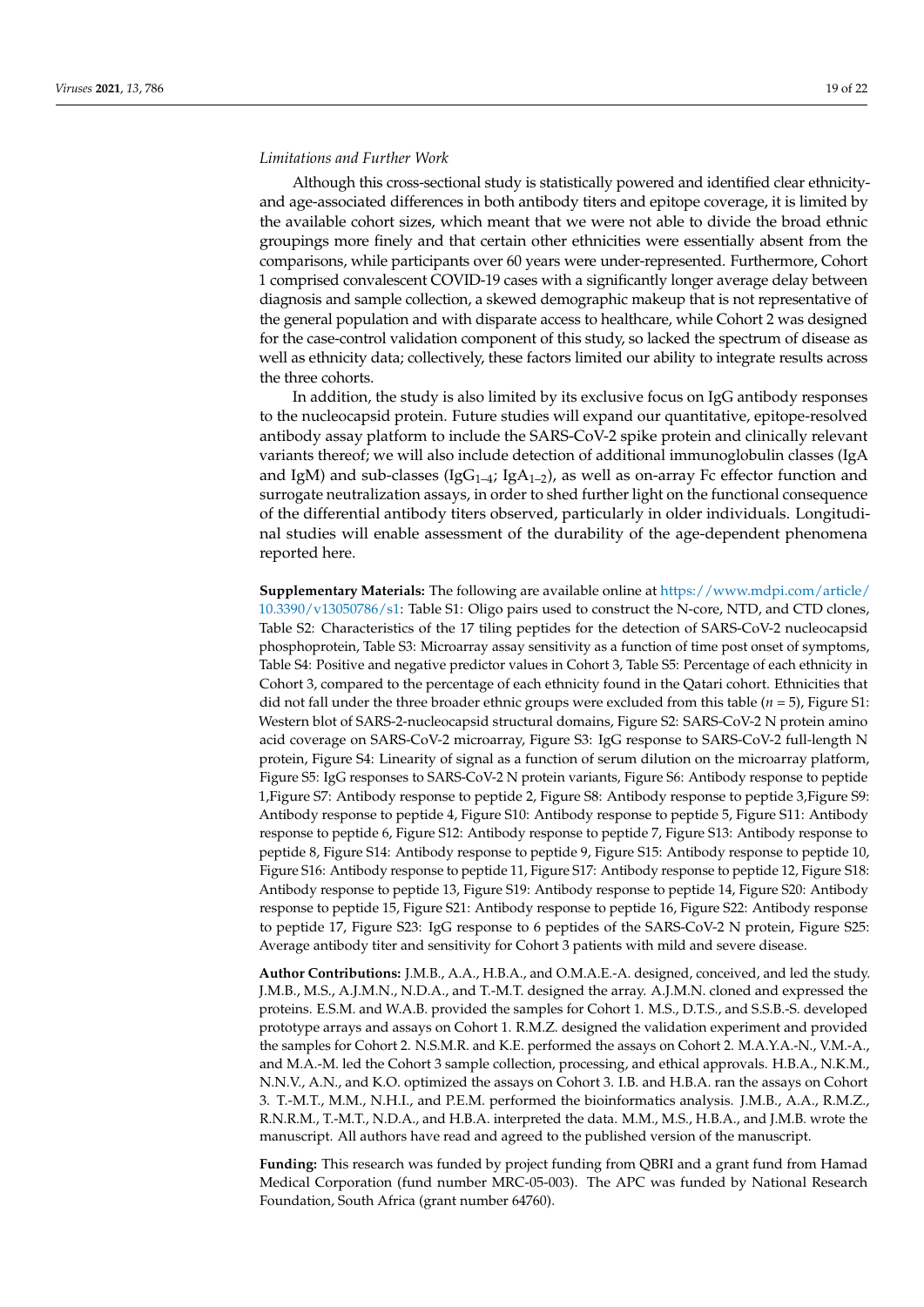**Institutional Review Board Statement:** The study on Cohort 1 was conducted according to the guidelines of the Declaration of Helsinki and approved by the Ethics Committee of the University of Cape Town (UCT; HREC 210/2020; 15 April 2020) and the Ethics Committee of the University of Witwatersrand (M200402; 2 April 2020). Ethical review and approval for the study on Cohort 2 were waived, since it formed part of standard of care at Hospital Sungai Buloh, Selangor, Malaysia. The study on Cohort 3 was conducted according to the guidelines of the Declaration of Helsinki, and approved by the Institutional Review Board Research Ethics Committee of the Hamad Medical Corporation (reference MRC-05-003).

**Informed Consent Statement:** Written informed consent was obtained from all subjects involved in the study prior to enrolment.

**Data Availability Statement:** Data are contained within the article or Supplementary Material.

**Acknowledgments:** We would like to thank all the patients, volunteers, and healthcare co-workers from HMC hospitals. We also acknowledge the help provided by the Anti-Doping Lab-Qatar (ADLQ) and Qatar Red Crescent (QRC) for recruiting control individuals. The research was supported by the Proteomics core facility and Infectious Diseases Interdisciplinary Research Program (ID-IDRP) at QBRI. We acknowledge Nur Izwani Shaiful Bahrin, Noorul Hidayah Badri, and Teh Norleila Abdul Rahman for their assistance in the antibody assay performed at IMR, Malaysia. We would like to thank the Director General of Health Malaysia for his permission to include the validation data in this paper. JMB thanks the National Research Foundation (South Africa) for a SARChI grant.

**Conflicts of Interest:** A.A., N.D.A., T.-M.T., N.S.M.R., N.H.I., P.M., R.N.R.M., and J.M.B. are employees of Sengenics Corporation, who market a Protein Array product developed in part based on results generated in this study. That product was however not used in this study.

#### **References**

- <span id="page-19-0"></span>1. World Health Organisation. Rolling Updates on Coronavirus Disease (COVID-19). 2020. Available online: [https://www.who.](https://www.who.int/emergencies/diseases/novel-coronavirus-2019/events-as-they-happen) [int/emergencies/diseases/novel-coronavirus-2019/events-as-they-happen](https://www.who.int/emergencies/diseases/novel-coronavirus-2019/events-as-they-happen) (accessed on 27 April 2021).
- <span id="page-19-1"></span>2. Khurshid, Z.; Asiri, F.Y.I.; Al Wadaani, H. Human Saliva: Non-Invasive Fluid for Detecting Novel Coronavirus (2019-nCoV). *Int. J. Environ. Res. Public Health* **2020**, *17*, 2225. [\[CrossRef\]](http://doi.org/10.3390/ijerph17072225)
- <span id="page-19-2"></span>3. Sohrabia, C.; Alsafib, Z.; O'Neilla, N.; Khanb, M.; Kerwanc, A.; Al-Jabirc, A.; Iosifidisa, C.; Aghad, R. World Health Organization declares global emergency: A review of the 2019 novel coronavirus (COVID-19). *Int. J. Surg.* **2020**, *76*, 71–76. [\[CrossRef\]](http://doi.org/10.1016/j.ijsu.2020.02.034)
- <span id="page-19-3"></span>4. de Walque, D.B.C.M.; Friedman, J.; Gatti, R.V.; Mattoo, A. *How Two Tests Can Help Contain COVID-19 and Revive the Economy*; Research & Policy Briefs; World Bank Group: Washington, DC, USA, 2020; Volume 29. Available online: [http://documents.](http://documents.worldbank.org/curated/en/766471586360658318/How-Two-Tests-Can-Help-Contain-COVID-19-and-Revive-the-Economy) [worldbank.org/curated/en/766471586360658318/How-Two-Tests-Can-Help-Contain-COVID-19-and-Revive-the-Economy](http://documents.worldbank.org/curated/en/766471586360658318/How-Two-Tests-Can-Help-Contain-COVID-19-and-Revive-the-Economy) (accessed on 27 April 2021).
- <span id="page-19-4"></span>5. World Health Organisation. Coronavirus Disease (COVID-19) Outbreak Situation. 2020. Available online: [https://www.who.int/](https://www.who.int/emergencies/diseases/novel-coronavirus-2019) [emergencies/diseases/novel-coronavirus-2019](https://www.who.int/emergencies/diseases/novel-coronavirus-2019) (accessed on 27 April 2021).
- <span id="page-19-5"></span>6. Escobedo-de la Peña, J.; Rascón Pacheco, R.A.; de Jesús Ascencio-Montiel, I.; González-Figueroa, E.; Fernández-Gárate, J.E.; Medina-Gómez, O.S.; Borja-Bustamante, P.; Santillán-Oropeza, J.A.; Borja-Aburto, V.H. Hypertension, diabetes and obesity, major risk factors for death in patients with COVID-19 in Mexico. *Arch. Med Res.* **2020**. [\[CrossRef\]](http://doi.org/10.1016/j.arcmed.2020.12.002)
- <span id="page-19-6"></span>7. Ye, C.; Zhang, S.; Zhang, X.; Cai, H.; Gu, J.; Lian, J.; Lu, Y.; Jia, H.; Hu, J.; Jin, C.; et al. Impact of comorbidities on patients with COVID-19: A large retrospective study in Zhejiang, China. *J. Med. Virol.* **2020**, *92*, 2821–2829. [\[CrossRef\]](http://doi.org/10.1002/jmv.26183)
- <span id="page-19-7"></span>8. Kopel, J.; Perisetti, A.; Roghani, A.; Aziz, M.; Gajendran, M.; Goyal, H. Racial and Gender-Based Differences in COVID-19. *Front. Public Health* **2020**, *8*. [\[CrossRef\]](http://doi.org/10.3389/fpubh.2020.00418) [\[PubMed\]](http://www.ncbi.nlm.nih.gov/pubmed/32850607)
- <span id="page-19-8"></span>9. Reynolds, C.J.; Swadling, L.; Gibbons, J.M.; Pade, C.; Jensen, M.P.; Diniz, M.O.; Schmidt, N.M.; Butler, D.K.; Amin, O.E.; Bailey, S.N.L.; et al. Discordant neutralizing antibody and T cell responses in asymptomatic and mild SARS-CoV-2 infection. *Sci. Immunol.* **2020**, *5*, eabf3698. [\[CrossRef\]](http://doi.org/10.1126/sciimmunol.abf3698) [\[PubMed\]](http://www.ncbi.nlm.nih.gov/pubmed/33361161)
- <span id="page-19-9"></span>10. Li, D.; Li, J. Immunologic testing for SARS-CoV-2 infection from the antigen perspective. *J. Clin. Microbiol.* **2020**, *59*. [\[CrossRef\]](http://doi.org/10.1128/JCM.02160-20)
- 11. van Tol, S.; Mögling, R.; Li, W.; Godeke, G.-J.; Swart, A.; Bergmans, B.; Brandenburg, A.; Kremer, K.; Murk, J.-L.; van Beek, J.; et al. Accurate serology for SARS-CoV-2 and common human coronaviruses using a multiplex approach. *Emerg. Microbes Infect.* **2020**, *9*, 1965–1973. [\[CrossRef\]](http://doi.org/10.1080/22221751.2020.1813636) [\[PubMed\]](http://www.ncbi.nlm.nih.gov/pubmed/32819220)
- <span id="page-19-10"></span>12. de Assis, R.R.; Jain, A.; Nakajima, R.; Jasinskas, A.; Felgner, J.; Obiero, J.M.; Norris, P.J.; Stone, M.; Simmons, G.; Bagri, A.; et al. Analysis of SARS-CoV-2 antibodies in COVID-19 convalescent blood using a coronavirus antigen microarray. *Nat. Commun.* **2021**, *12*, 6. [\[CrossRef\]](http://doi.org/10.1038/s41467-020-20095-2)
- <span id="page-19-11"></span>13. Zhao, J.; Yuan, Q.; Wang, H.; Liu, W.; Liao, X.; Su, Y.; Wang, X.; Yuan, J.; L, T.; Li, J.; et al. Antibody responses to SARS-CoV-2 in patients of novel coronavirus disease 2019. *Clin. Infect. Dis.* **2020**, *71*, 2027–2034. [\[CrossRef\]](http://doi.org/10.1093/cid/ciaa344)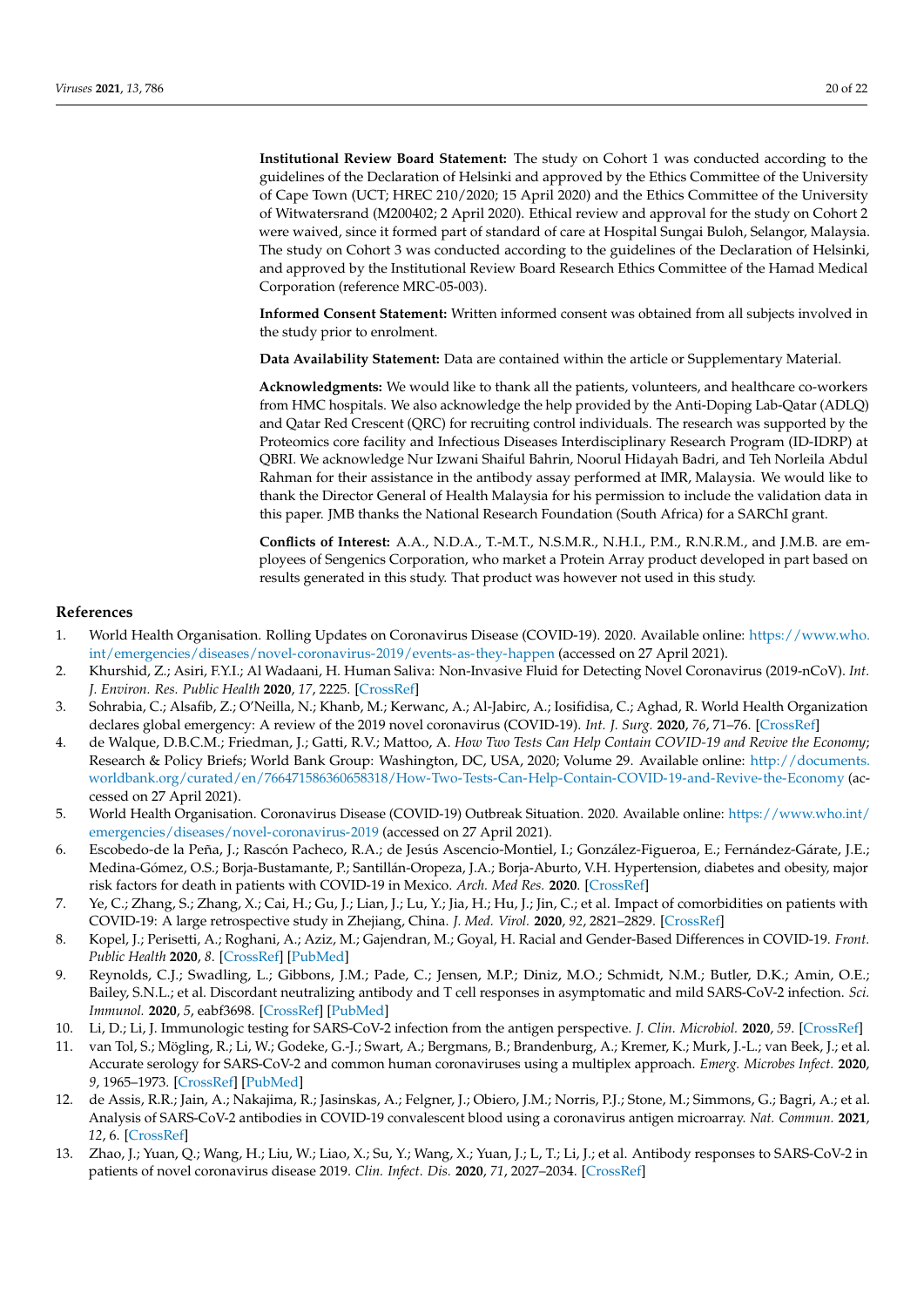- <span id="page-20-0"></span>14. Tang, F.; Quan, Y.; Xin, Z.; Wrammert, J.; Ma, M.-J.; Lv, H.; Wang, T.-B.; Yang, H.; Richardus, J.H.; Liu, W.; et al. Lack of Peripheral Memory B Cell Responses in Recovered Patients with Severe Acute Respiratory Syndrome: A Six-Year Follow-Up Study. *J. Immunol.* **2011**, *186*, 7264–7268. [\[CrossRef\]](http://doi.org/10.4049/jimmunol.0903490)
- <span id="page-20-1"></span>15. Summary of Probable SARS Cases with Onset of Illness from 1 November 2002 to 31 July 2003. 2003. Available online: [https://www.who.int/csr/sars/country/table2004\\_04\\_21/en/](https://www.who.int/csr/sars/country/table2004_04_21/en/) (accessed on 27 April 2021).
- <span id="page-20-2"></span>16. Zhou, W.; Wang, W.; Wang, H.; Lu, R.; Tan, W. First infection by all four non-severe acute respiratory syndrome human coronaviruses takes place during childhood. *BMC Infect. Dis.* **2013**, *13*, 1–8. [\[CrossRef\]](http://doi.org/10.1186/1471-2334-13-433)
- <span id="page-20-3"></span>17. Blackburn, J.M.; Shoko, A.; Beeton-Kempen, N. Miniaturized, Microarray-Based Assays for Chemical Proteomic Studies of Protein Function. In *Chemical Genomics and Proteomics: Methods in Molecular Biology*; Humana Press: Totowa, NJ, USA, 2012; Volume 800, pp. 133–162.
- <span id="page-20-4"></span>18. Adeola, H.A.; Blackburn, J.M.; Rebbeck, T.R.; Zerbini, L.F. Novel potential serological prostate cancer biomarkers using CT100+ cancer antigen microarray platform in a multi-cultural South African cohort. *Oncotarget* **2016**, *7*, 13949–13960. [\[CrossRef\]](http://doi.org/10.18632/oncotarget.7359)
- <span id="page-20-5"></span>19. López-Ratón, M.; Rodríguez-Álvarez, M.X.; Cadarso-Suárez, C.; Gude-Sampedro, F. OptimalCutpoints: An R Package for Selecting Optimal Cutpoints in Diagnostic Tests. *J. Stat. Softw.* **2014**, *61*, 36. [\[CrossRef\]](http://doi.org/10.18637/jss.v061.i08)
- <span id="page-20-6"></span>20. Beeton-Kempen, N.; Duarte, J.; Shoko, A.; Serufuri, J.-M.; John, T.; Cebon, J.; Blackburn, J. Development of a novel, quantitative protein microarray platform for the multiplexed serological analysis of autoantibodies to cancer-testis antigens. *Int. J. Cancer* **2014**, *135*, 1842–1851. [\[CrossRef\]](http://doi.org/10.1002/ijc.28832)
- <span id="page-20-7"></span>21. Larkin, J.G. Family History of rheumatoid arthritis—a non-predictor of inflammatory disease? *Rheumatology* **2009**, *49*, 608–609. [\[CrossRef\]](http://doi.org/10.1093/rheumatology/kep386) [\[PubMed\]](http://www.ncbi.nlm.nih.gov/pubmed/19965975)
- <span id="page-20-8"></span>22. Barlow, D.J.; Edwards, M.S.; Thornton, J.M. Continuous and discontinuous protein antigenic determinants. *Nature* **1986**, *322*, 747–748. [\[CrossRef\]](http://doi.org/10.1038/322747a0) [\[PubMed\]](http://www.ncbi.nlm.nih.gov/pubmed/2427953)
- <span id="page-20-9"></span>23. Van Regenmortel, M.H.V. Mapping Epitope Structure and Activity: From One-Dimensional Prediction to Four-Dimensional Description of Antigenic Specificity. *Methods* **1996**, *9*, 465–472. [\[CrossRef\]](http://doi.org/10.1006/meth.1996.0054)
- <span id="page-20-10"></span>24. Chapman-Smith, A.; Cronan, J.E., Jr. Molecular Biology of Biotin Attachment to Proteins. *J. Nutr.* **1999**, *129*, 477S–484S. [\[CrossRef\]](http://doi.org/10.1093/jn/129.2.477S) [\[PubMed\]](http://www.ncbi.nlm.nih.gov/pubmed/10064313)
- <span id="page-20-11"></span>25. Ahmed, S.F.; Quadeer, A.A.; McKay, M.R. Preliminary Identification of Potential Vaccine Targets for the COVID-19 Coronavirus (SARS-CoV-2) Based on SARS-CoV Immunological Studies. *Viruses* **2020**, *12*, 254. [\[CrossRef\]](http://doi.org/10.3390/v12030254)
- <span id="page-20-12"></span>26. Grifoni, A.; Weiskopf, D.; Ramirez, S.I.; Mateus, J.; Dan, J.M.; Moderbacher, C.R.; Rawlings, S.A.; Sutherland, A.; Premkumar, L.; Jadi, R.S.; et al. Targets of T Cell Responses to SARS-CoV-2 Coronavirus in Humans with COVID-19 Disease and Unexposed Individuals. *Cell* **2020**, *181*, 1489–1501.e1415. [\[CrossRef\]](http://doi.org/10.1016/j.cell.2020.05.015)
- 27. Peng, Y.; Mentzer, A.J.; Liu, G.; Yao, X.; Yin, Z.; Dong, D.; Dejnirattisai, W.; Rostron, T.; Supasa, P.; Liu, C.; et al. Broad and strong memory CD4+ and CD8+ T cells induced by SARS-CoV-2 in UK convalescent individuals following COVID-19. *Nat. Immunol.* **2020**, *21*, 1336–1345. [\[CrossRef\]](http://doi.org/10.1038/s41590-020-0782-6)
- <span id="page-20-13"></span>28. Sekine, T.; Perez-Potti, A.; Rivera-Ballesteros, O.; Strålin, K.; Gorin, J.B.; Olsson, A.; Llewellyn-Lacey, S.; Kamal, H.; Bogdanovic, G.; Muschiol, S.; et al. Robust T Cell Immunity in Convalescent Individuals with Asymptomatic or Mild COVID-19. *Cell* **2020**, *183*, 158–168.e114. [\[CrossRef\]](http://doi.org/10.1016/j.cell.2020.08.017)
- <span id="page-20-14"></span>29. Cele, S.; Gazy, I.; Jackson, L.; Hwa, S.-H.; Tegally, H.; Lustig, G.; Giandhari, J.; Pillay, S.; Wilkinson, E.; Naidoo, Y.; et al. Escape of SARS-CoV-2 501Y.V2 from neutralization by convalescent plasma. *Nature* **2021**. [\[CrossRef\]](http://doi.org/10.1038/s41586-021-03471-w)
- <span id="page-20-15"></span>30. Wibmer, C.K.; Ayres, F.; Hermanus, T.; Madzivhandila, M.; Kgagudi, P.; Oosthuysen, B.; Lambson, B.E.; de Oliveira, T.; Vermeulen, M.; van der Berg, K.; et al. SARS-CoV-2 501Y.V2 escapes neutralization by South African COVID-19 donor plasma. *Nat. Med.* **2021**, *27*, 622–625. [\[CrossRef\]](http://doi.org/10.1038/s41591-021-01285-x)
- <span id="page-20-16"></span>31. Manisty, C.; Treibel, T.A.; Jensen, M.; Semper, A.; Joy, G.; Gupta, R.K.; Cutino-Moguel, T.; Andiapen, M.; Jones, J.; Taylor, S.; et al. Time series analysis and mechanistic modelling of heterogeneity and sero-reversion in antibody responses to mild SARS-CoV-2 infection. *EBioMedicine* **2021**, *65*, 103259. [\[CrossRef\]](http://doi.org/10.1016/j.ebiom.2021.103259) [\[PubMed\]](http://www.ncbi.nlm.nih.gov/pubmed/33662833)
- <span id="page-20-17"></span>32. Castelo-Branco, C.; Soveral, I. The immune system and aging: A review. *Gynecol. Endocrinol.* **2014**, *30*, 16–22. [\[CrossRef\]](http://doi.org/10.3109/09513590.2013.852531)
- <span id="page-20-18"></span>33. Gibson, K.L.; Wu, Y.-C.; Barnett, Y.; Duggan, O.; Vaughan, R.; Kondeatis, E.; Nilsson, B.-O.; Wikby, A.; Kipling, D.; Dunn-Walters, D.K. B-cell diversity decreases in old age and is correlated with poor health status. *Aging Cell* **2009**, *8*, 18–25. [\[CrossRef\]](http://doi.org/10.1111/j.1474-9726.2008.00443.x) [\[PubMed\]](http://www.ncbi.nlm.nih.gov/pubmed/18986373)
- <span id="page-20-19"></span>34. Martin, V.; Wu, Y.-C.; Kipling, D.; Dunn-Walters, D. Ageing of the B-cell repertoire. *Philos. Trans. R. Soc. B Biol. Sci.* **2015**, *370*, 20140237. [\[CrossRef\]](http://doi.org/10.1098/rstb.2014.0237) [\[PubMed\]](http://www.ncbi.nlm.nih.gov/pubmed/26194751)
- 35. Goodwin, K.; Viboud, C.; Simonsen, L. Antibody response to influenza vaccination in the elderly: A quantitative review. *Vaccine* **2006**, *24*, 1159–1169. [\[CrossRef\]](http://doi.org/10.1016/j.vaccine.2005.08.105)
- <span id="page-20-20"></span>36. Davydov, A.N.; Obraztsova, A.S.; Lebedin, M.Y.; Turchaninova, M.A.; Staroverov, D.B.; Merzlyak, E.M.; Sharonov, G.V.; Kladova, O.; Shugay, M.; Britanova, O.V.; et al. Comparative Analysis of B-Cell Receptor Repertoires Induced by Live Yellow Fever Vaccine in Young and Middle-Age Donors. *Front. Immunol.* **2018**, *9*. [\[CrossRef\]](http://doi.org/10.3389/fimmu.2018.02309) [\[PubMed\]](http://www.ncbi.nlm.nih.gov/pubmed/30356675)
- <span id="page-20-21"></span>37. Smith, A.R.; DeVies, J.; Caruso, E.; Radhakrishnan, L.; Sheppard, M.; Stein, Z.; Calanan, R.M.; Hartnett, K.P.; Kite-Powell, A.; Rodgers, L.; et al. Emergency Department Visits for COVID-19 by Race and Ethnicity—13 States, October–December 2020. *MMWR Morb. Mortal. Wkly. Rep.* **2021**, *70*, 566–569. [\[CrossRef\]](http://doi.org/10.15585/mmwr.mm7015e3) [\[PubMed\]](http://www.ncbi.nlm.nih.gov/pubmed/33857062)
- <span id="page-20-22"></span>38. Bener, A.; Hussain, R.; Teebi, A.S. Consanguineous marriages and their effects on common adult diseases: Studies from an endogamous population. *Med. Princ. Pract.* **2007**, *16*, 262–267. [\[CrossRef\]](http://doi.org/10.1159/000102147) [\[PubMed\]](http://www.ncbi.nlm.nih.gov/pubmed/17541290)